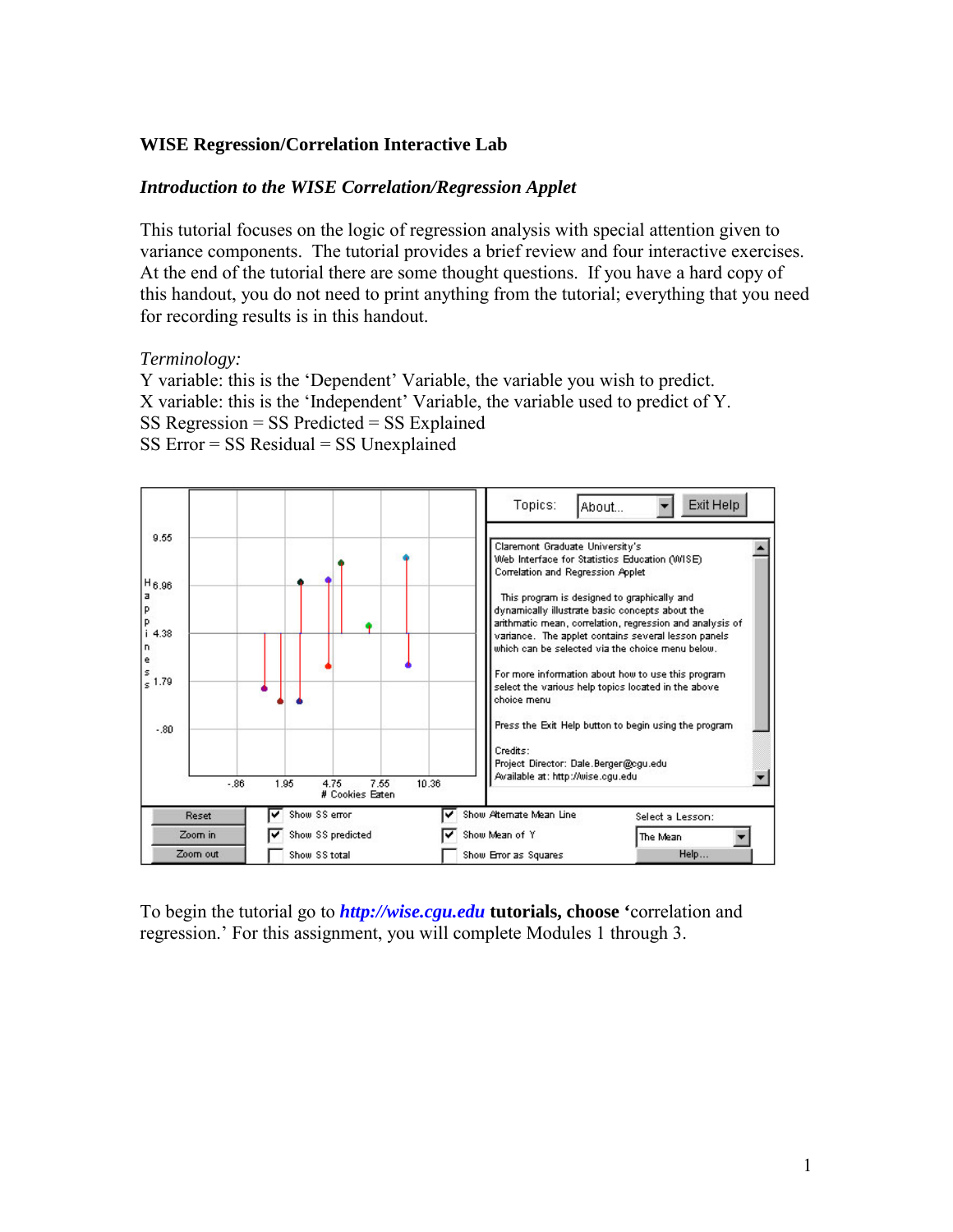## **Using the WISE Correlation/Regression Tutorial**

The applet screen will open with a description of the applet in the large box on the right. After reading this information, click the box marked 'Exit.' This box should now contain four columns with numbers. The first two columns are your X, Y pairs.

Change the box in the lower right hand corner from 'The Mean' to 'Regression.'

Near the bottom of the applet, there are several boxes. Some are checked (Show SS error, Show Regression Line, Show SS predicted, and Show Mean of Y) and some are not checked (Show SS total, Show Deviations as Squares). Modify these so that none of the boxes are checked.

For some exercises you will drag the data points to create relationships. To drag data points, click on the data point with your mouse and drag to another location. The correlation will appear in box on the right.

The remaining pages of the handout are the same as pages found in the tutorial. Use these to record your work. You will answer several on-screen multiple choice questions before you get to the sections that are on the pages that follow.

**You may want to refer back to this page when you get to the part of the tutorial that uses the applet.**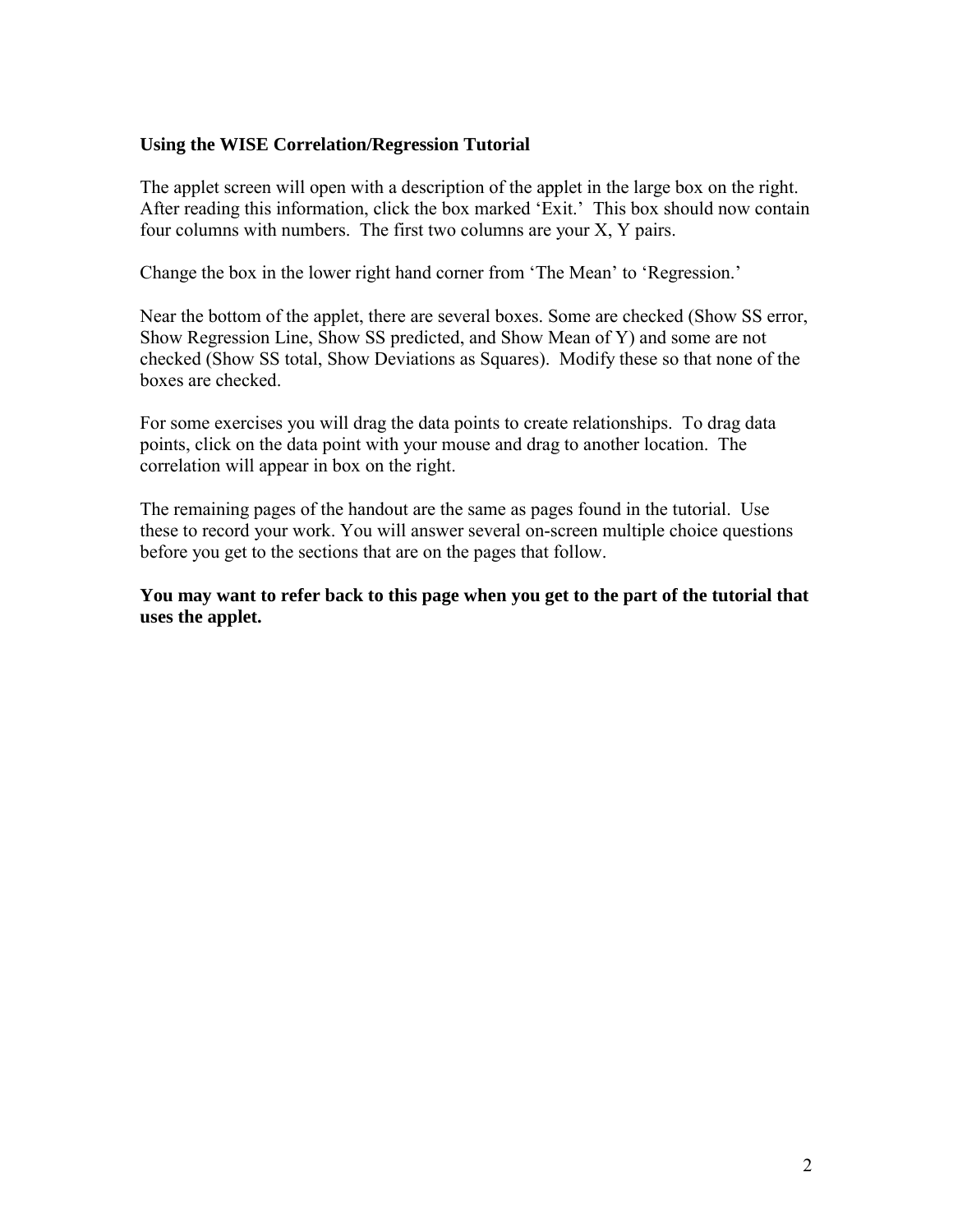# **Module #1, Exercise #1 Introduction to the Regression Applet: Calculations and observations**

In this exercise, you will learn how to use the WISE regression applet to deepen your understanding of regression. Using the very small set of data shown below, we will step through relevant regression values and see how they are calculated and how they are represented graphically. Answers are provided for all problems in Module 1 at the end of this handout.

Set up the applet: From the '*Select a Lesson*:' menu in the lower right hand corner of the applet, choose 'Regression.' Remove the checks from all boxes except for the box: *Show Regression Line*.

| Case |  |
|------|--|
|      |  |
|      |  |
|      |  |
|      |  |

a. **Correlation, Slope, and Y-intercept.** The applet provides these statistics, which are important for regression analysis. Find these terms in the applet and enter each below.

correlation  $(r)$  =

slope (b) = \_\_\_\_\_\_\_\_\_

intercept (a)  $=$ 

b. **The regression equation**. The regression equation is a formula for the straight line that best fits the data. Later we will learn exactly how 'best fit' is defined. The regression equation can be used to predict the Y score (called Y´, or Y-prime) for each of our X values. The general form of the regression equation is  $Y' = a + bX$ .

In our example,  $a=2.2$  and b=.700, so the regression equation is  $Y' = 2.2 + 0.700X$ . Our first X score is 1, which generates a predicted Y score of 2.9, from  $2.2 + .7(1)$ . Calculate the three remaining Y´ values by hand and enter them into the table below. If you get stuck, you may check your answers by clicking the links to answers in the on-line tutorial but make sure that you can do the calculations and interpretations yourself.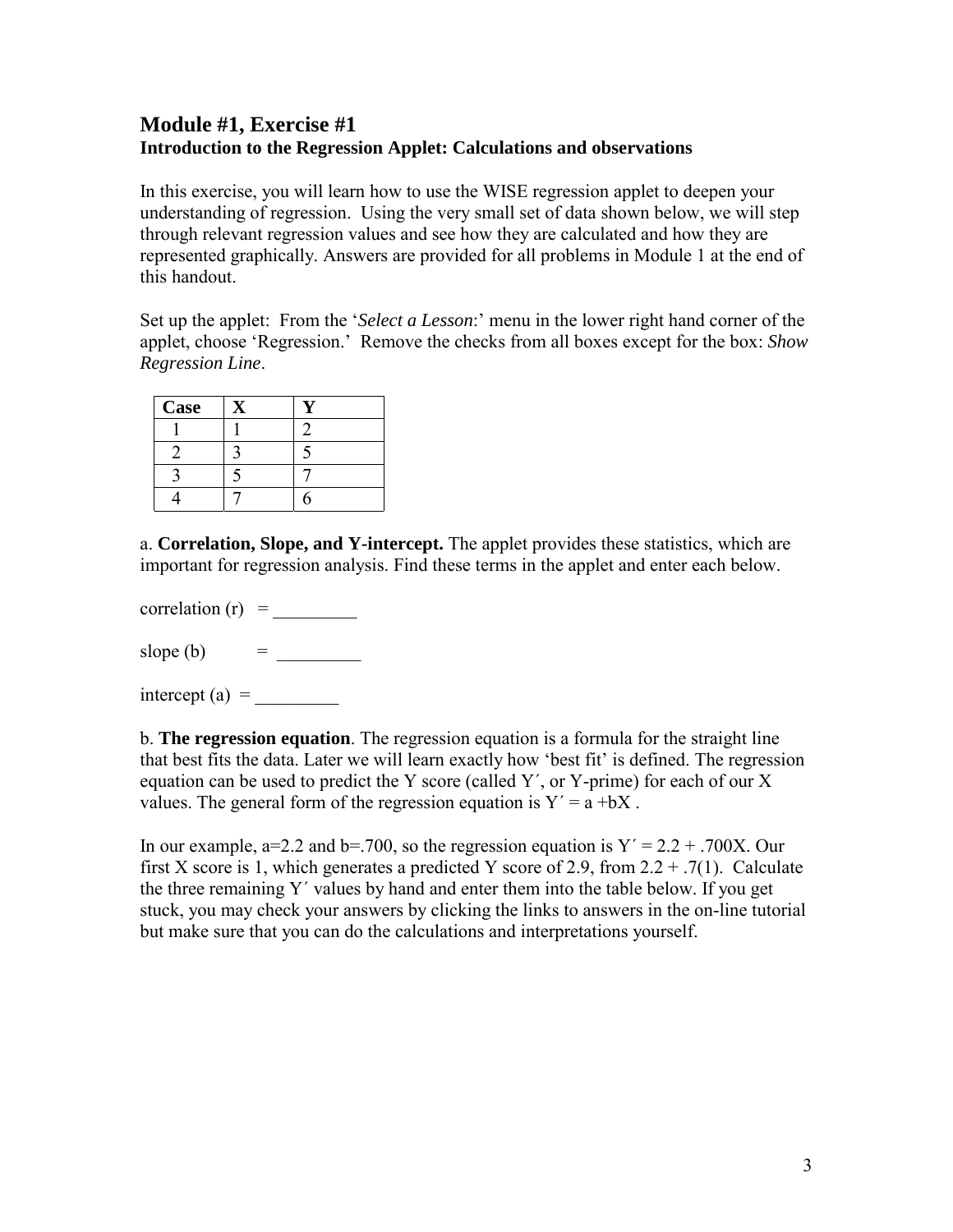| <b>Case</b> |  | . |
|-------------|--|---|
|             |  | q |
|             |  |   |
|             |  |   |
|             |  |   |

#### **SS Total (Total Variance)**

SS total is the sum of squared deviations of observed Y scores from the mean of Y. This is an indication of the error we expect if we predict every Y score to be at the mean of Y. (If X is not available or if X is not useful, then the mean of Y is our best prediction of Y scores.)

c. To calculate SS Total, take each value of Y, subtract the mean, and square the result, then sum all of the values in the column. A general formula for SS Total is  $\Sigma (Y - \overline{Y})^2$ . For these data the mean of Y is 5. For the first case, the squared deviation from the mean is 9. Calculate the values for the last three cases, and sum the values for all four cases in the last column to get SS Total.

| Case |    |    | $(Y-\overline{Y})$ | $\int (\mathbf{Y}-\overline{\mathbf{Y}})^2$ |
|------|----|----|--------------------|---------------------------------------------|
|      |    |    | $(2-5) = -3$       | $(-3)^2 = 9$                                |
|      |    |    |                    |                                             |
|      |    |    |                    |                                             |
|      |    |    |                    |                                             |
| Sum  | 16 | 20 |                    |                                             |

d. *Now in the applet, place a check mark in the boxes titled Show SS Total and Show Mean of Y and remove all other checks.* The [note that there are only three, because one is zero] vertical black lines represent the deviations of each case from the mean of Y. Verify the correspondence of the length of these lines with the values in the table for the column  $(Y - \overline{Y})$ . Which case has the largest deviation from the mean?

The largest deviation from the mean is for Case  $\qquad$ .

Hint: Look at the graph in the applet and at your calculations in the table.

e. *Now check the box labeled Show Error as Squares*. The sizes of the black squares correspond to the squared deviations from the mean, and the sum of the areas of these squares corresponds to SS Total. Notice how the deviations from the mean for the first and fourth cases are  $-3$  and  $+1$ , while the squared deviations are 9 and 1. This shows how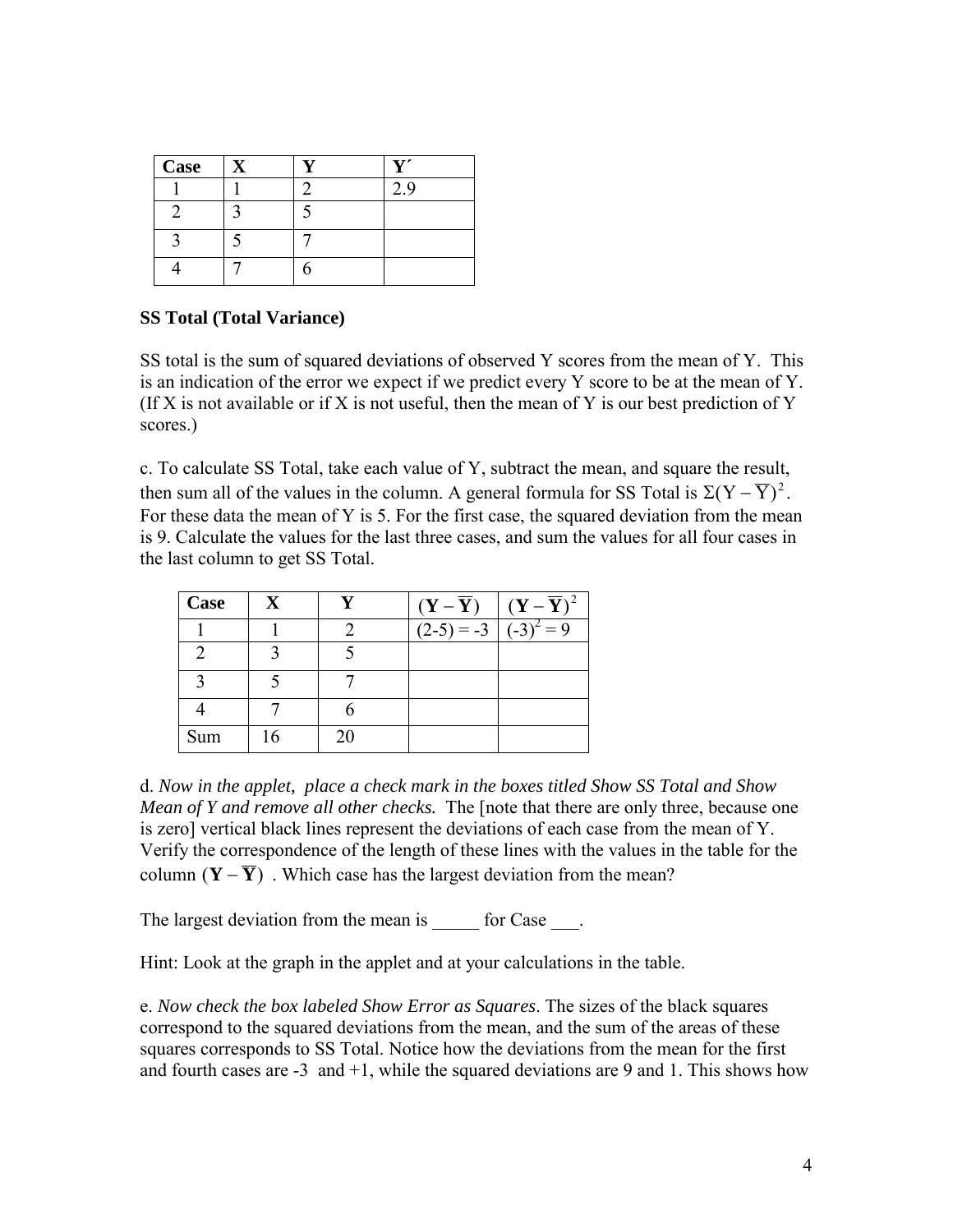points farther from the mean contribute much more to SS Total than points closer to the mean. What is the contribution of the second case to SS Total? Why?

The contribution to SS Total for Case 2 is because

f. Now calculate the sum of the squared deviations from the mean  $\Sigma (Y - \overline{Y})^2$ . You can do this by adding the values in the column headed  $(\mathbf{Y} - \overline{\mathbf{Y}})^2$ .

 $\Sigma (Y - \overline{Y})^2 = SS \text{ Total} =$  In the applet, SS for Total = \_\_\_\_\_\_\_.

g. Explain what SS Total means. How would the plot differ if SS Total was much smaller, say 2.00? What if SS Total was much larger, say 100?

#### **SS Error**

SS Error is the sum of squared deviations of observed Y scores from the predicted Y scores when we use information on X to predict Y scores with a regression equation. SS Error is the part of SS Total that CANNOT be explained by the regression.

h. Calculations. Complete the calculations below using the predicted scores (**Y´**) calculated in question 1b. The sample mean is 5.0 for every case.

| Case |  | $\mathbf{v}$ | $(Y - Y')$       | $(Y - Y')$                   |
|------|--|--------------|------------------|------------------------------|
|      |  | 2.9          | $2 - 2.9 = -0.9$ | $\overline{(-0.9)^2}$ = 0.81 |
|      |  |              |                  |                              |
|      |  |              |                  |                              |
|      |  |              |                  |                              |
| Sum  |  |              |                  |                              |

i. Now *place check marks in the boxes titled Show Regression Line* and *Show SS error,* and remove checks from all other boxes. Deviations of the observed points from their predicted values on the regression line are shown in red.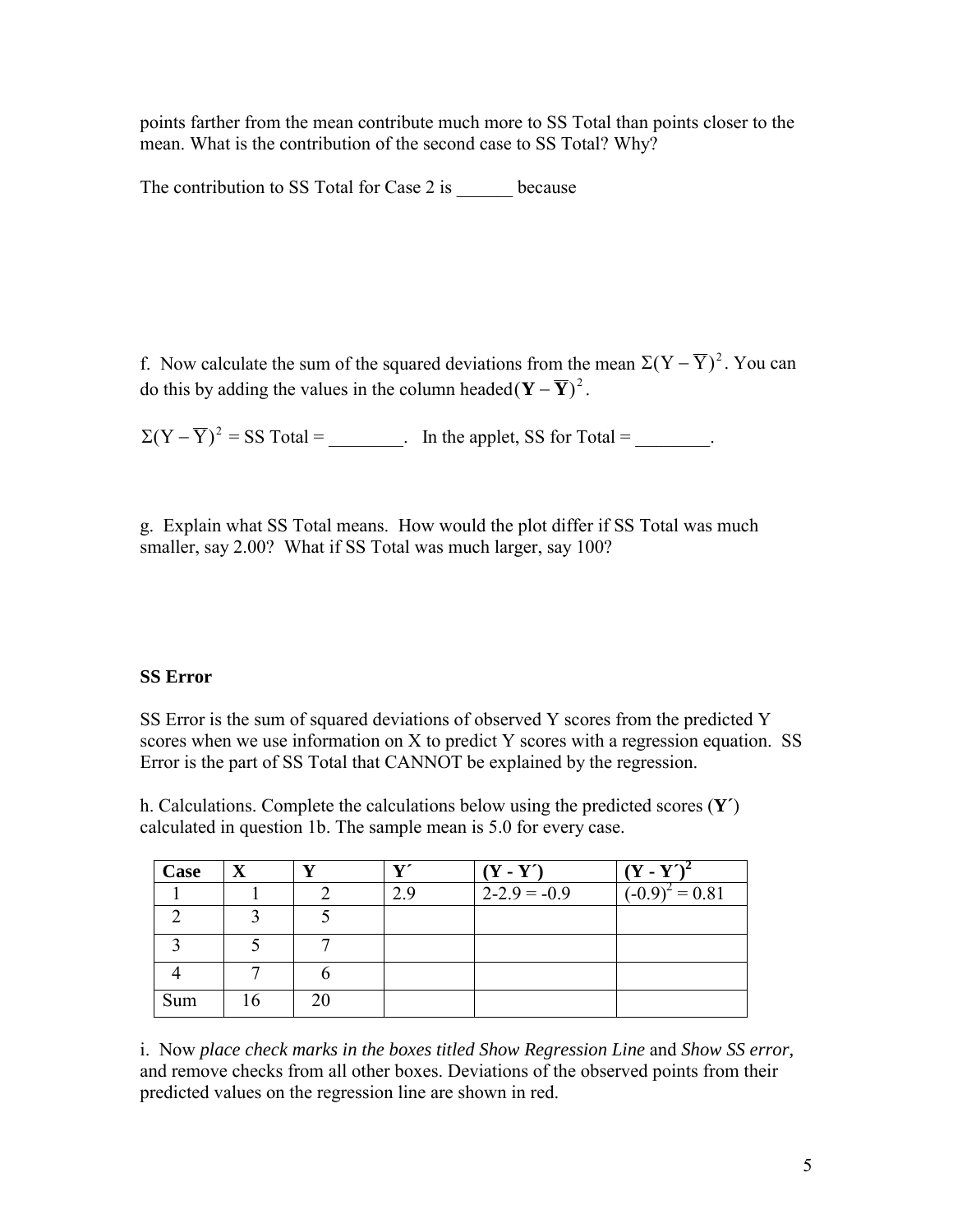The largest deviation is for Case  $\qquad$ , and the size of the deviation is

The smallest deviation is for Case same and the size of the deviation is setting the smallest deviation is  $\frac{1}{\sqrt{2\pi}}$ .

j. Now *check the box titled Show Errors as Squares*. The sizes of the red squares correspond to the squared deviations. In the table for part h, compare the squared deviations shown in the last column for Cases 2 and 3. Observe how the red boxes for Cases 2 and 3 correspond to these values. The sum of the squared deviations is the sum of the last column in the table.

Record your calculated value here This is the Sum of Squares Error.

In the applet under Analysis of Variance find the value for SS Error

k. Explain in simple English what SS Error means. What would the plot look like if SS Error was very small compared to SS Total? What would the plot look like if SS Error is about as large as SS Total?

# **SS Predicted**

SS Predicted is the part of SS Total that CAN be predicted from the regression. This corresponds to the sum of squared deviations of predicted values of Y from the mean of Y.

L. Calculations. Complete the calculations below using the predicted scores (**Y´**) calculated for each case in part 1b and the mean of Y (5).

| Case | $\mathbf X$ |    | 71   | $(Y'-\overline{Y})$ | $(Y'-\overline{Y})^2$ |
|------|-------------|----|------|---------------------|-----------------------|
|      |             |    | 29   | $2.9 - 5.0 = -2.1$  | $(-2.1)^2 = 4.41$     |
|      |             |    |      |                     |                       |
|      |             |    |      |                     |                       |
|      |             |    |      |                     |                       |
| Sum  | 16          | 20 | 20.0 |                     |                       |

m. Now *click the boxes marked Show Mean of Y and Show Regression Line* and remove the checks from all other boxes. Check *Show SS Predicted* to see deviations of regression line from the mean, shown in blue. The blue lines represent the differences between the mean and predicted scores. If X were not useful in predicting Y, then the best prediction of Y would be simply the mean of Y for any value of X, and the blue lines would be zero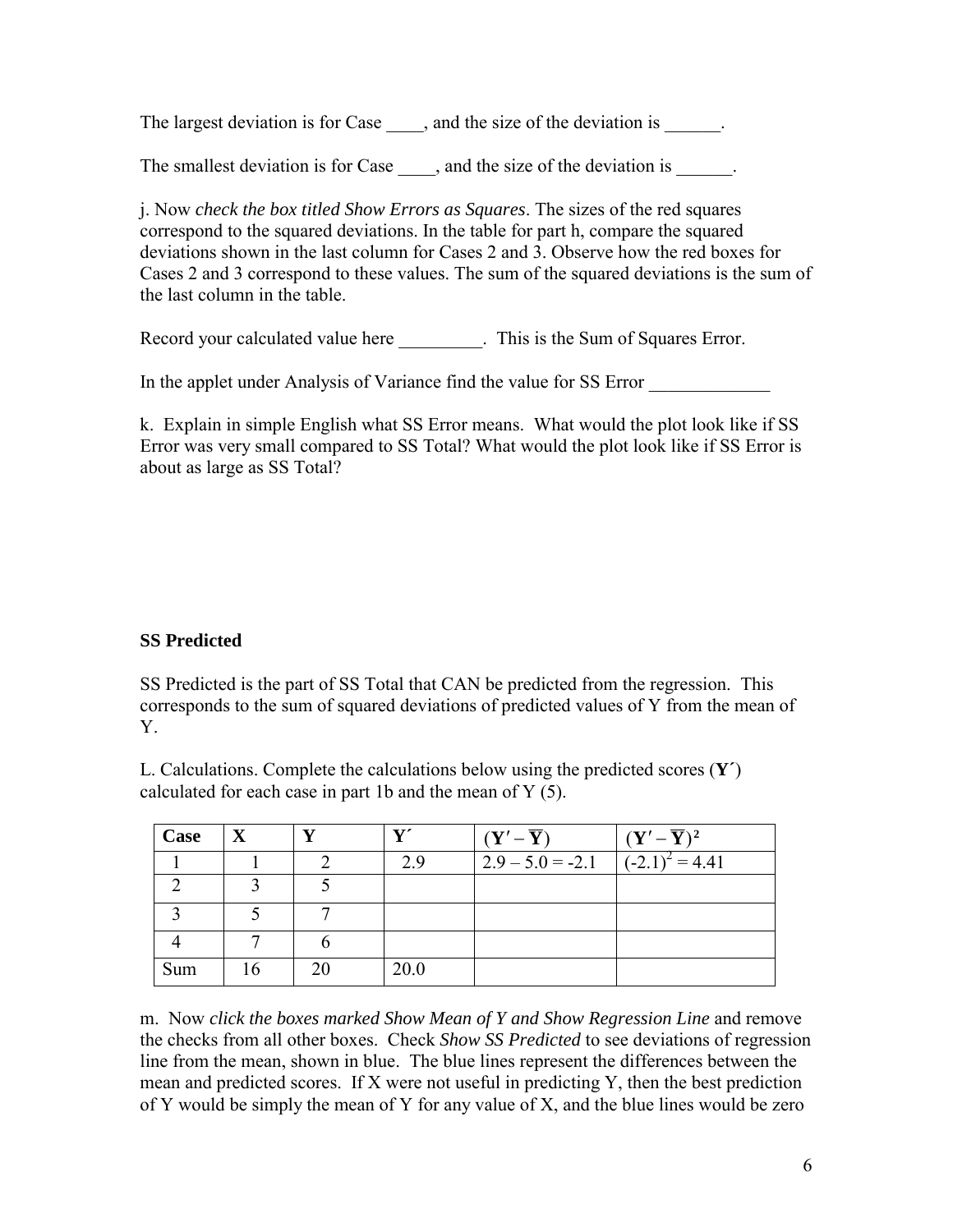in length. If X is useful in predicting Y, then the predicted values differ from the mean. The blue lines give an indication of how well X predicts Y.

*Click the box marked Show Error as Squares*, to see the squared deviations of predicted scores from means. Compare these to the red squares for SS Error. (You can click Show SS Error if you would like to be reminded of the size of the red squares.) Is X useful for predicting Y in this plot? How do you know?

n. The sum of the squared deviations of the predicted scores from the mean is the sum of the last column in the table in part L.

Record the calculated value here This is the Sum of Squares Predicted.

In the applet under Analysis of Variance find the value for SS Predicted

o. Explain what SS Predicted means. What would the plot look like if SS Predicted was very small relative to SS Total?

# **r-squared as proportion of variance explained**

p. Note that SS Total = SS Predicted + SS Error.  $(14.000 = 9.800 + 4.200)$ . Thus, with the regression model, we split SS Total into two parts, SS Predicted and SS Error. We can compute the proportion of SS Total that is in SS Predicted. In terms of sums of squares, this is the ratio of SS Predicted to SS Total.

Calculate [SS Predicted/ SS Total] =  $\qquad$  /  $\qquad$  =  $\qquad$  .

SS Total is the numerator of the variance of Y (i.e.,  $\Sigma (Y - \overline{Y})^2$ ), so the calculated ratio can be interpreted as the proportion of variance in Y that can be predicted from X using the regression model. A useful fact in regression is that this ratio is equal to the correlation squared (r-squared). Thus, the correlation squared (r-squared) represents the proportion of variance in Y that can be explained by X, using the regression model.

What does the applet report for the correlation r and r-squared?

 $r =$  ; r squared =

Summarize the relationship between X and Y for this set of data in simple English.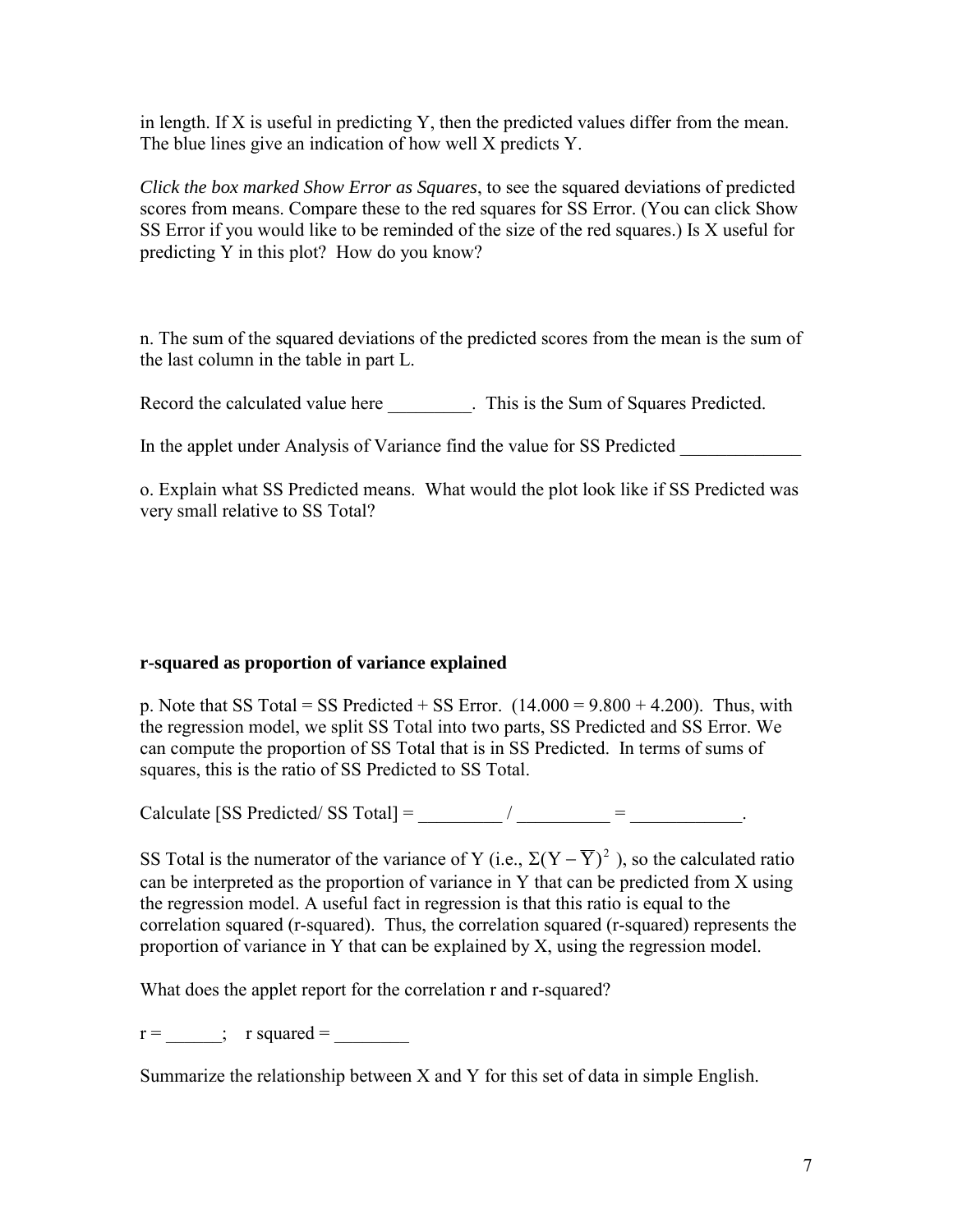# **Go to Module #1, Exercise #2. Be sure to following the link at the bottom of the applet screen.**

# **Regression Module #1, Exercise #2**

# **Sums of Squares: Computation and interpretation**

You will learn about the meaning of Sums of Squares and how they can be represented and understood graphically. You will be asked to make some calculations using a very small data set. These data, along with many calculated values, are represented in the [applet](http://humboldt.edu/%7Ecla18/regtutor/regappletfix2.html). Proceed to the applet for Module 1, Exercise 2 (follow the link on the web page). Again, answers for this exercise are found at the end of this handout.

| Case       | $\mathbf X$ |    | Y'    |      |        |      | $\left  \left( \left( Y - \overline{Y} \right) \right  \left( Y - \overline{Y} \right)^2 \right  (Y - Y') \left  \left( Y - Y' \right)^2 \right  \left  \left( Y' - \overline{Y} \right) \right  (Y' - \overline{Y})^2$ |      |       |
|------------|-------------|----|-------|------|--------|------|-------------------------------------------------------------------------------------------------------------------------------------------------------------------------------------------------------------------------|------|-------|
|            |             |    | 3.40  | .75  | .5625  | .60  | .3600                                                                                                                                                                                                                   | .15  | .0225 |
|            |             |    |       |      |        |      |                                                                                                                                                                                                                         |      |       |
|            |             | ∍  |       |      |        |      |                                                                                                                                                                                                                         |      |       |
|            |             |    |       |      |        |      |                                                                                                                                                                                                                         |      |       |
| <b>Sum</b> |             | 13 | 13.00 | 0.00 | 2.7500 | 0.00 | 2.7000                                                                                                                                                                                                                  | 0.00 | .0500 |

a. *Look at the plot of the data*. Does it appear that the regression model will explain a large portion of the variance in Y?

b. *Calculate values for all of the empty cells in the table*. Values for Case 1 and for the Sum are shown so that you can check your work. Some useful information can be found in the applet.

Hints: You can calculate Y' with the formula shown in the applet:  $Y' = -.050X + 3.450$ . Calculate the mean of Y by dividing the Sum of Y by n. (You should get 3.25.)

c. *Now place check marks only in the boxes titled Show SS Total and Show Mean of Y*. The four vertical black lines represent the deviations of each case from the mean of Y. Check the correspondence of the length of these lines with the values in the table that you calculated for the column  $(Y - \overline{Y})$ . Which case has the largest deviation from the mean?

The largest deviation from the mean is for Case  $\qquad$ .

Hint: Look at the graph in the applet and at your calculations in the table.

d. *Now check the box labeled Show Error as Squares*. The black squares correspond to the squared deviations from the mean, and the sum of the areas of these squares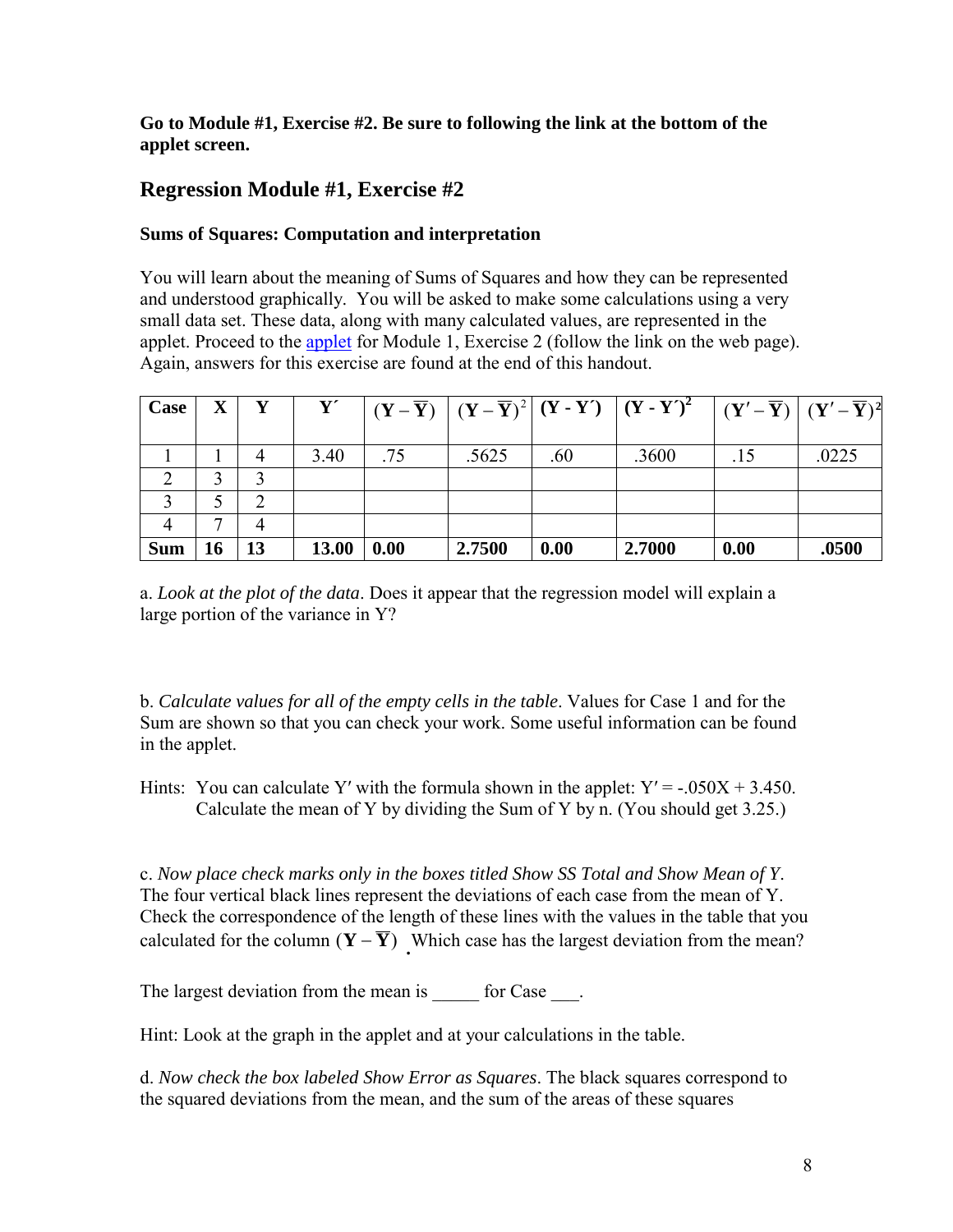corresponds to SS Total. Notice how the deviations from the mean for the first and second cases are .75 and -.25 (a ratio of 3:1), while the squared deviations are .5625 and .0625 (a ratio of 9:1). This shows how points farther from the mean contribute much more to SS total than points closer to the mean. What is the contribution of the third case to SS Total? What is the ratio of this contribution compared to the contribution of the second case?

The ratio of the contribution to SS total for Case  $3 \text{ vs } \text{Case } 2 \text{ is }$ 

e. *Now remove checks from all of the boxes, and check the boxes labeled Show Regression Line and Show SS error*. The regression line allows us to find the predicted value of Y for any value of X. The vertical red lines correspond to the deviations of the observed values for Y from the predicted values on the regression line (Y′). Which case has the largest deviation from its predicted value of Y (Y′)?

The largest deviation from the predicted value is for Case  $\qquad$ .

Hint: Look at the graph and your table.

f. *Now check the box labeled Show Error as Squares*. The red squares correspond to the squared deviations of Y from the predicted values  $(Y')$ . The sum of these areas corresponds to SS Error. You can compare SS Error with SS Total by also checking the box labeled Show SS Total. How does SS Error compare to SS Total? Do you think SS Error is much smaller than SS Total? Now check your table. What are the values for SS Error and SS Total?

 $SS Error =$   $SS Total =$ 

g. *Now remove checks from the boxes Show SS Error, Show SS Total, and Show Error as Squares, and check the boxes labeled Show Mean of Y and Show SS Predicted.* (Show Regression Line is still checked.) The blue vertical lines show the deviations between the predicted value of Y (Y′) and the mean of Y for each case.

*Now check Show Error as Squares.* The sum of the areas of these squares corresponds to SS Predicted. If the regression line is near to the mean, that tells us that the regression model does not predict Y much better than the mean does. Do you think SS Predicted is much smaller than SS Total? Now check your table. What are the values for SS Predicted and SS Total?

 $SS$  Predicted =  $SS$  Total =

h. Verify that SS Total = SS Predicted  $+$  SS Error.

\_\_\_\_\_\_\_\_\_\_\_ = \_\_\_\_\_\_\_\_\_\_\_ + \_\_\_\_\_\_\_\_\_  $SS Total = SS Predicted + SS Error$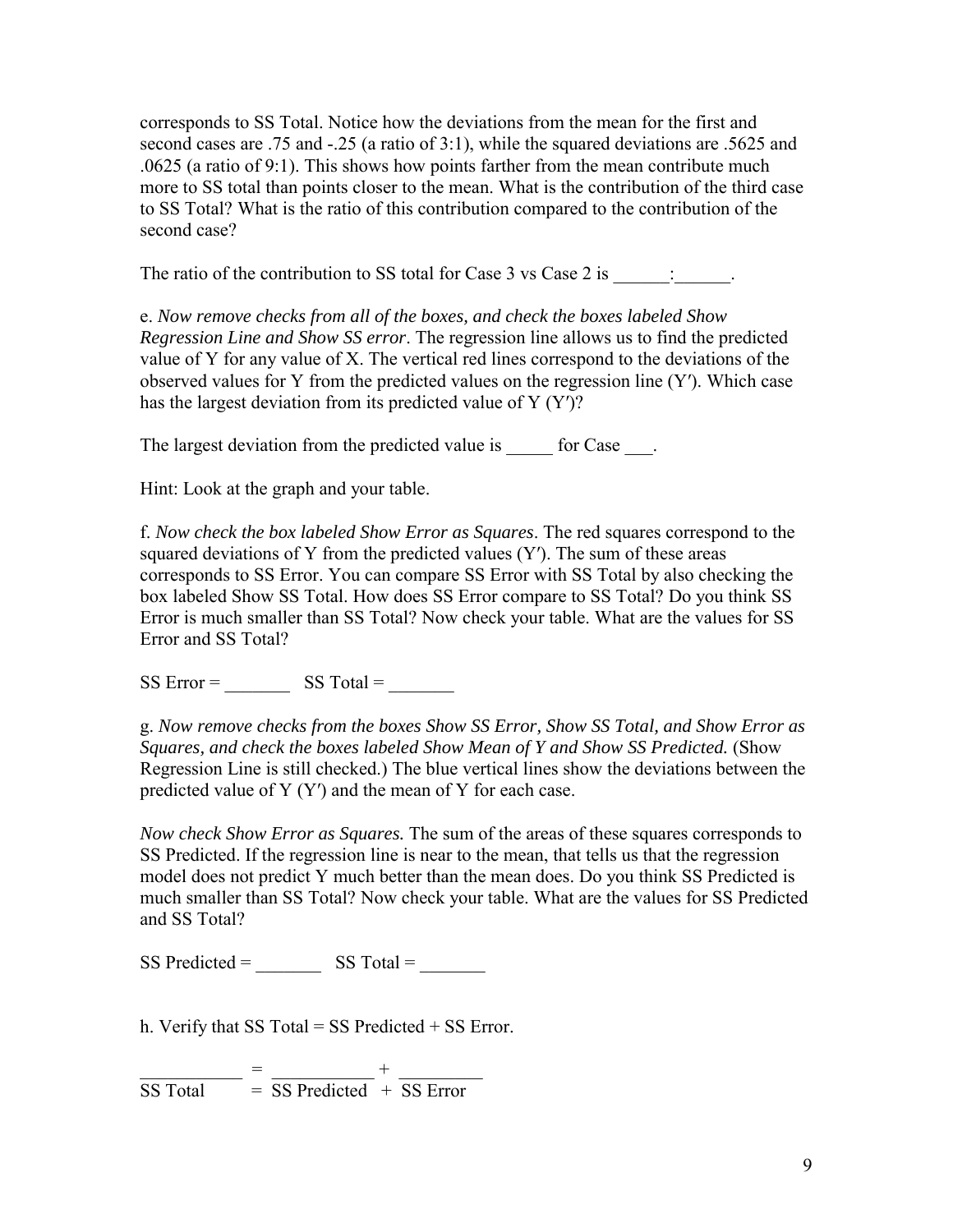i. We can calculate r squared from our SS values.

What portion of SS Total is accounted for by SS Predicted?

 $[SS \text{ Predicted } / \text{SS } \text{Total}] = [\underline{\hspace{1cm}} / \underline{\hspace{1cm}} ] = \underline{\hspace{1cm}}$ 

What is the value for r squared as reported in the applet? \_\_\_\_\_\_\_\_\_\_\_\_\_\_\_\_\_\_\_\_\_

Thus, we can say "r squared is the proportion of variance in Y that is explained by  $X$ ." The total variability in Y is measured by the sum of the squared deviation of Y scores around the mean of Y, which is SS Total. When we use linear regression, information on X is used to generate the regression line and the predicted value of Y. The part of SS Total that is 'explained' by the model is SS Predicted. The proportion explained is SS Predicted divided by SS Total.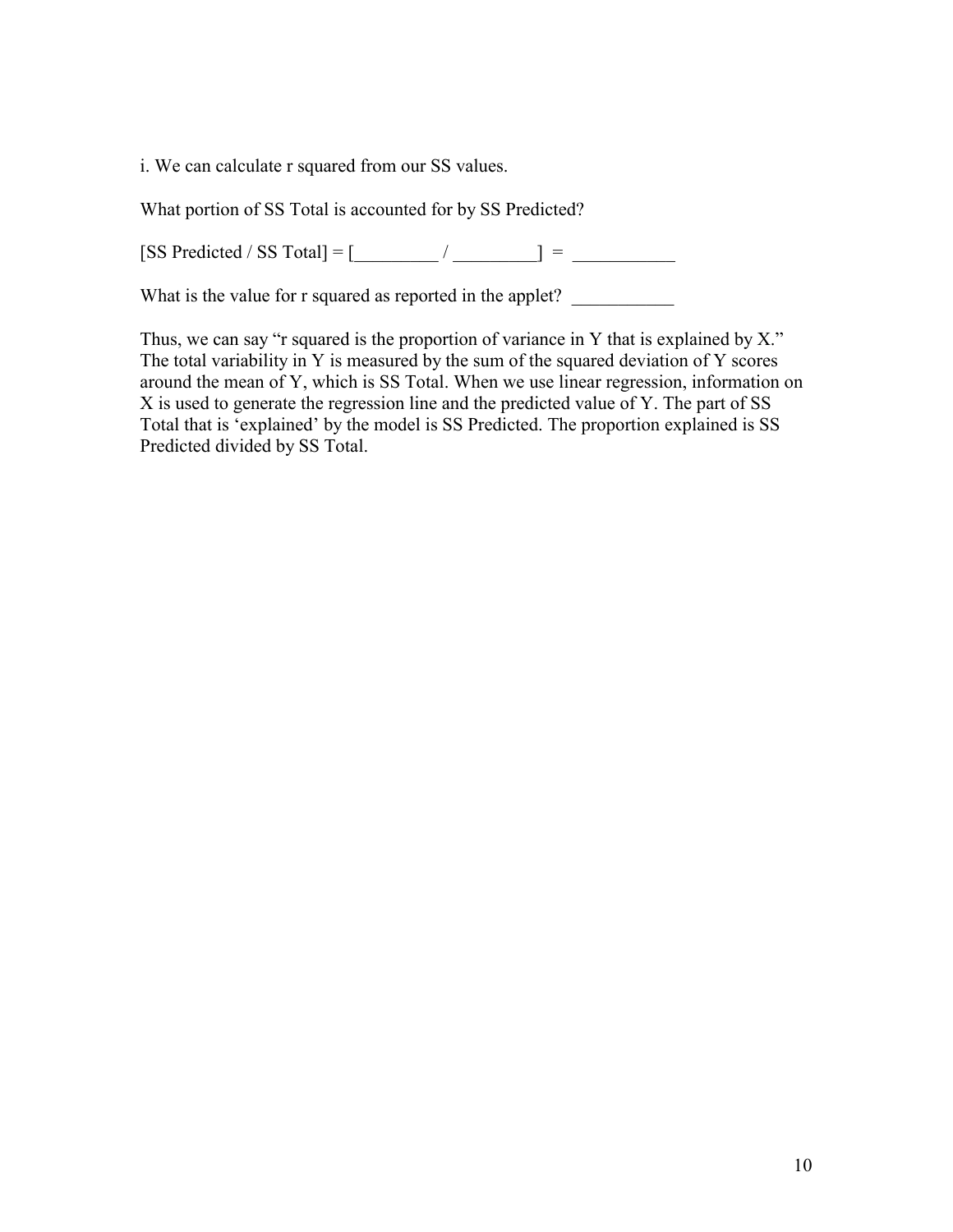Answers for Module 1, Exercise 1 and 2:

#### **Module 1, Exercise 1a:**

The correlation (r) is .837, the slope of the line (b) is .700, and the Intercept (a) is 2.200, taken from the right panel in the applet for Regression Module 1, Exercise 1.

#### **Module 1, Exercise 1b:**

4.3, 5.7, and 7.1. Calculation for the last value is  $2.2 + 0.7x7 = 2.2 + 4.9 = 7.1$ .

#### **Module 1, Exercise 1c:**

SS Total  $= 14$ . The squared deviations from the mean for the four cases are 9, 0, 4, and 1, respectively.

#### **Module 1, Exercise 1d:**

The largest deviation from the mean is -3, for Case 1.

#### **Module 1, Exercise 1e:**

The contribution of the second case to SS Total is zero, because the Y value of 5 is exactly equal to the mean.

#### **Module 1, Exercise 1f:**

SS Total  $= 14$ . You can find this as the sum of the last column in your table, and this value is also shown in the applet in the SS column in the Analysis of Variance section.

#### **Module 1, Exercise 1g:**

SS Total is the sum of the squared deviations of Y scores from the mean of Y. If SS Total was much smaller, then all of the Y values must be close to the mean. SS Total could be much larger for several reasons: many of the Y values could be somewhat farther from the mean, a few values, or even one value, could be very far from the mean, or we could simply have many more Y values. Note that a single Y value that differed from the mean by 10 points would contribute 100 to SS Total.

There is a close relationship between SS Total and variance. An estimate of the population variance taken from a sample is calculated at the sum of the squared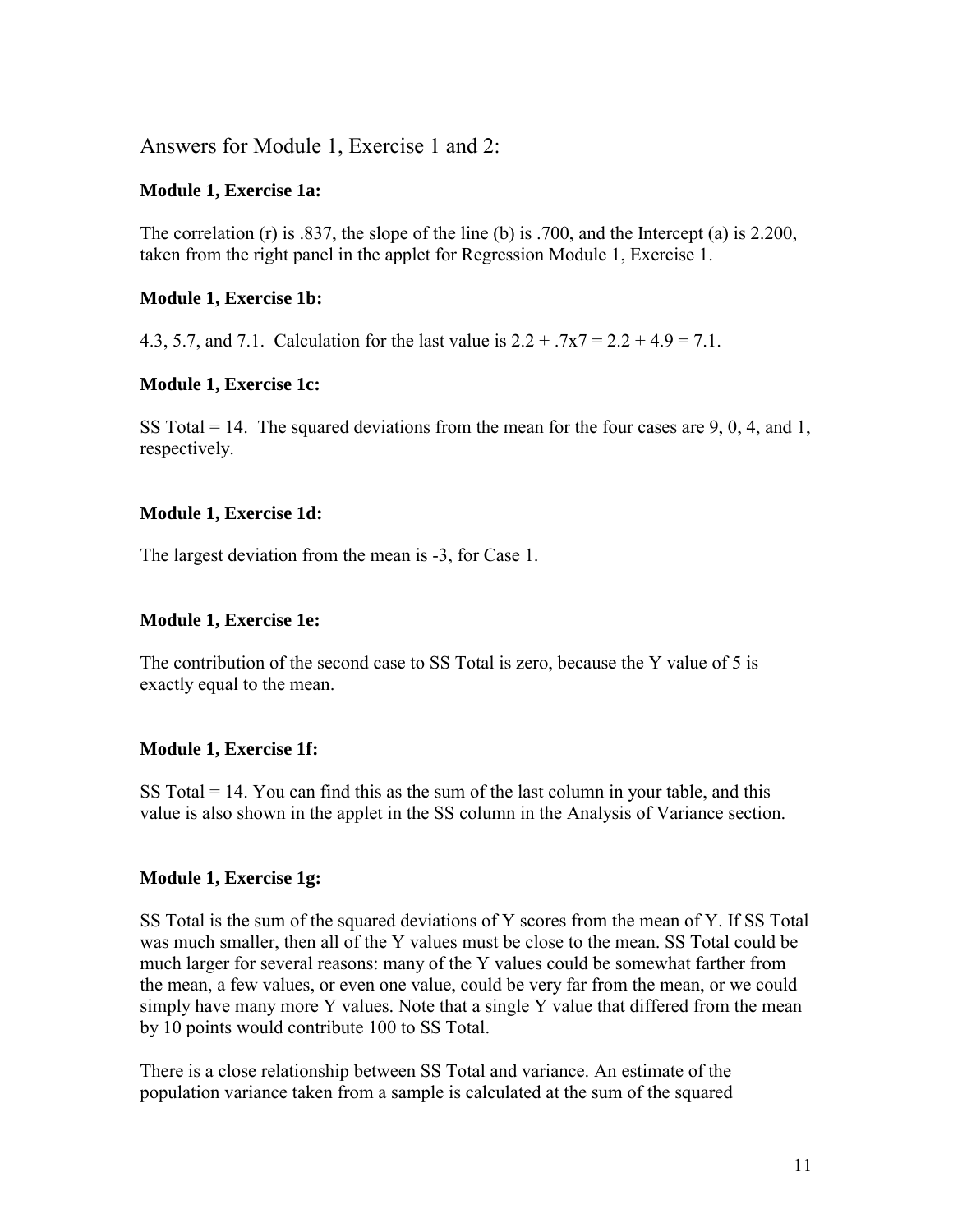deviations from the mean divided by the degrees of freedom, which is  $(SS Total) / (n-1)$ for a single sample. In our example, this is  $14/3 = 4.667$ . The standard deviation is the square root of variance  $= 2.16$ , the value shown in the applet as the std dev for the DV.

#### **Module 1, Exercise 1h:**

For the second case,  $Y' = 4.3$ ,  $Y-Y' = (5-4.3) = .7$ , and  $(Y - Y')^2 = .49$ . For the third case,  $Y' = 5.7$ ,  $(Y - Y') = (7 - 5.7) = 1.3$ , and  $(Y - Y')^2 = 1.69$ .

# **Module 1, Exercise 1i:**

The largest deviation is for Case  $\frac{3}{2}$ , and the size of the deviation is  $\frac{1.3}{2}$ .

The smallest deviation is for Case  $\quad 2 \quad$ , and the size of the deviation is  $\quad 7 \quad$ .

# **Module 1, Exercise 1j:**

The calculated value for the Sum of Squares Error = SS Error = 4.200.

# **Module 1, Exercise 1k:**

SS Error is the sum of the squared deviations of observed scores from the predicted scores. If SS Error is very small, every observed score is close to the predicted score, so the plot of every observed score is close to the regression line.

If SS Error is much smaller than SS Total, then the sum of deviations around the regression line is much smaller than the sum of deviations around the mean. Thus, the regression equation gives much more accurate predictions of scores than simply using the mean as the prediction for all scores. The plot would show a strong linear relationship between X and Y.

If SS Error is about the same size as SS Total, then the regression equation has not improved our prediction of Y scores. The regression line would be close to horizontal at the mean. The plot would not show any indication of a linear relationship between X and Y.

# **Module 1, Exercise 1L:**

For the second case, the predicted score is 4.3, which is .7 below the mean of 5.0, so the squared deviation of the predicted score from the mean is .49. For the third case, the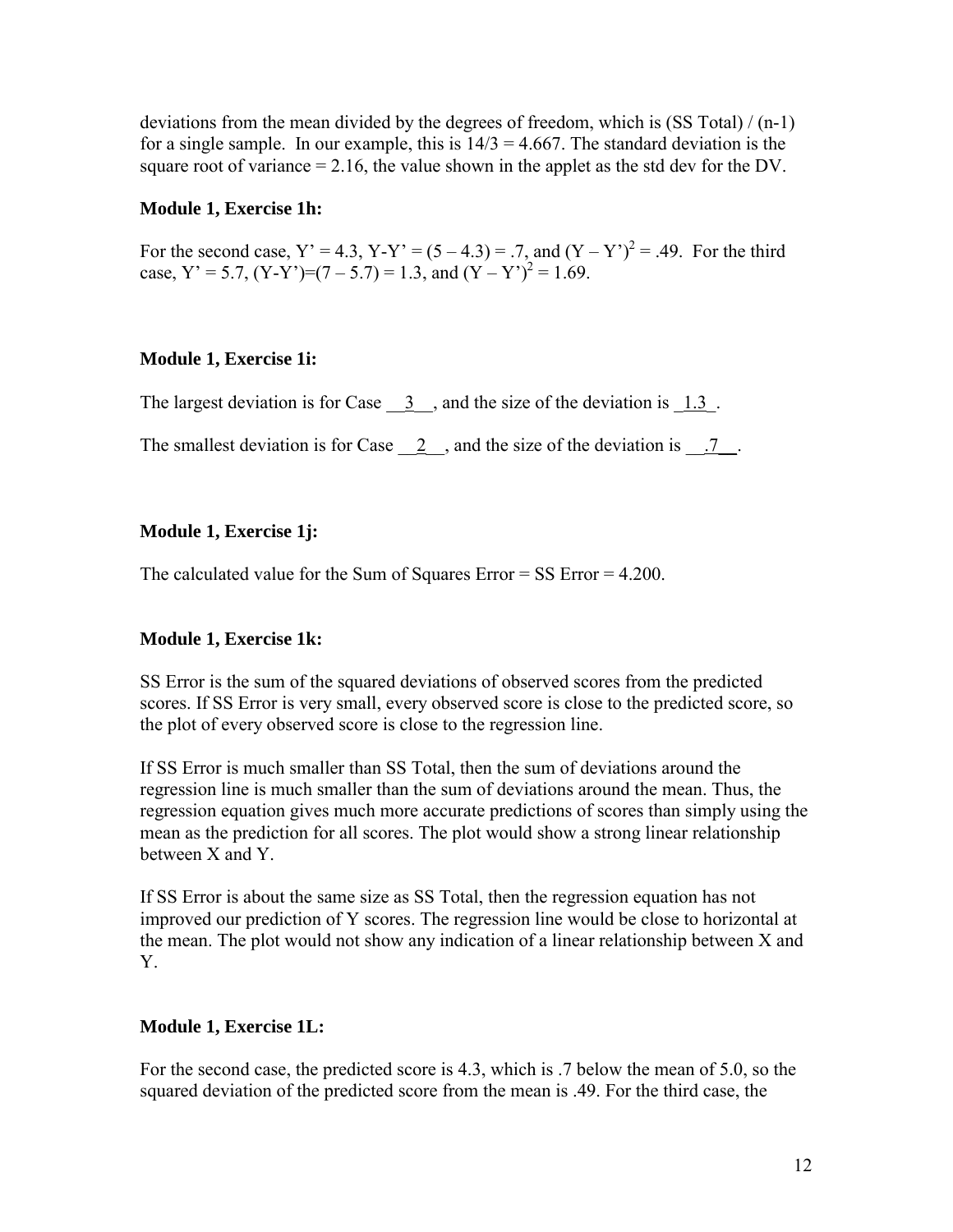deviation is  $\pm$ .7, and for the fourth case the deviation is  $\pm$ 2.1. The sum of the squared deviations is 9.80.

## **Module 1, Exercise 1m:**

Yes, it appears that X is useful in predicting Y in our plot. The blue lines, which indicate predictive ability, are substantial. They are relatively long, compared to the red lines we observed for error deviations, and the blue squares are relatively large compared to the red squares. Thus, it appears that the SS Predicted is substantial.

# **Module 1, Exercise 1n:**

The Sum of Squares Predicted from the Analysis of Variance table in the applet is 9.800, which is also the sum of the last column in the table in part L.

#### **Module 1, Exercise 1o:**

SS Predicted is the sum of the squared deviations of predicted scores from the mean. If the regression model is not at all useful, then the predicted score will be the mean for each case, and SS Predicted will be zero. If the regression model is only slightly helpful, then the predicted scores will be only slightly different from the mean, and SS Predicted will be small relative to SS Total. This plot would show virtually no linear relationship between X and Y, and the regression line would be close to the horizontal line for the mean of Y.

If there is a strong linear relationship in the data, SS Predicted is large relative to SS Error, and the observed data fall close to the regression line.

# **Module 1, Exercise 1p:**

[SS Predicted / SS Total] =  $9.800 / 14.000 = .700$ .

The applet reports  $r = .837$  and r squared = .700.

This sample data shows a strong linear relationship, as measured by  $r=837$ . The plot shows this strong positive relationship, with larger values of X generally associated with larger values of Y. In this sample, 70% of the variance in Y can be explained by the linear relationship with X.

We should note that this is an extremely small sample, and that we would not be able to generalize to the relationship in a population of X and Y values, even if there four cases are a random sample from that population.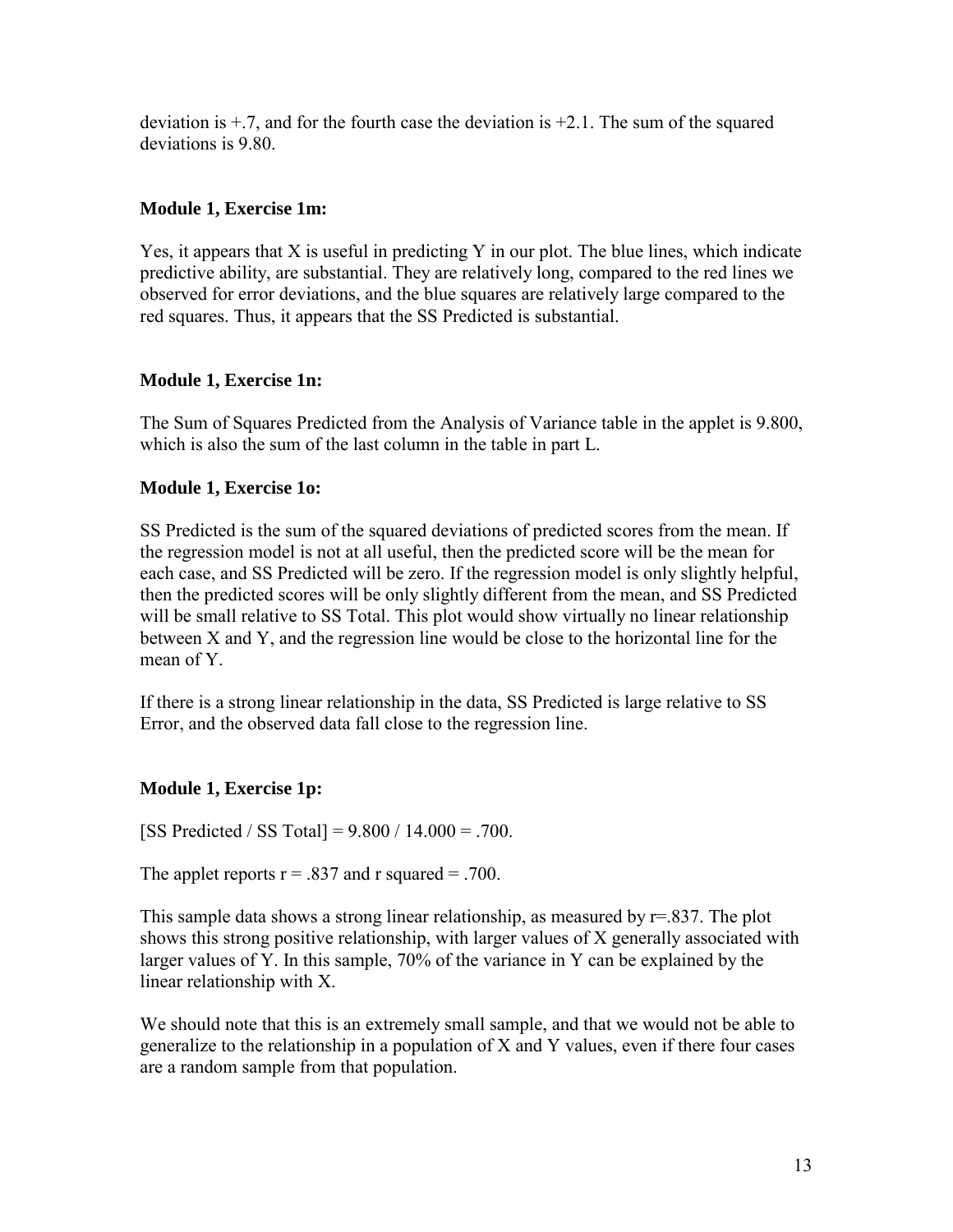Answers for Module 1, Exercise 2:

#### **Module 1, Exercise 2a:**

Look at the plot of the data. Does it appear that the regression model will explain a large portion of the variance in Y?

The plot does not show a clear relationship between values of X and Y. Thus, we do not expect that a linear regression model will account for much of the variance in Y.

#### **Module 1, Exercise 2b:**

Add your calculated values for each column to check against the sum that is shown in the table. If you get a different answer, check your calculations for the first row to make sure that you used the right values. Then use the same procedure for each of the remaining rows. Here are answers for the second case.

| $\sim$<br>$\cosh$ | $-$<br>ᆇ | - - | $\mathbf{v}$<br><b>.</b> | $\sim$<br>$\mathbf{v} = \mathbf{v}$ | $-1$<br>- v)*<br>' '' - | $\mathbf{v}$<br>- a st | $\mathbf{u} = \mathbf{v}^{N^2}$ | <b>The Contract of Street</b><br>- an I<br><b>1999</b><br>$\overline{\phantom{a}}$ | 's I   |
|-------------------|----------|-----|--------------------------|-------------------------------------|-------------------------|------------------------|---------------------------------|------------------------------------------------------------------------------------|--------|
|                   | ້        | ້   | 3.30                     | $\sim$ $\sim$<br>$-0.25$            | 0.0625                  | $-0.30$                | 0.09                            | 0.05                                                                               | 0.0025 |

#### **Module 1, Exercise 2c:**

The largest deviation from the mean is -1.25 for Case 3.

#### **Module 1, Exercise 2d:**

The ratio of the contribution to the SS total for Case 3 compared to Case 2 is 1.5625:.0625, which simplifies to 25:1. Notice that the deviation from the mean is five times greater for Case 3 compared to Case 2 (-1.25 vs. -.25), so the squared contribution is 25 times greater.

#### **Module 1, Exercise 2e:**

The largest deviation from the mean is -1.20 for Case 3.

#### **Module 1, Exercise 2f:**

The red boxes for SS Error are very similar to the black boxes for SS Total, so it appears that SS Error is nearly as large as SS Total. The computed values confirm this conclusion. SS Error =  $2.70$ , while SS Total =  $2.75$ .

#### **Module 1, Exercise 2g:**

The red boxes for SS Predicted are much smaller than the black boxes for SS Total, so it appears that SS Predicted is only a small fraction of SS Total. The computed values confirm this conclusion. SS Predicted  $= .05$ , while SS Total  $= 2.75$ .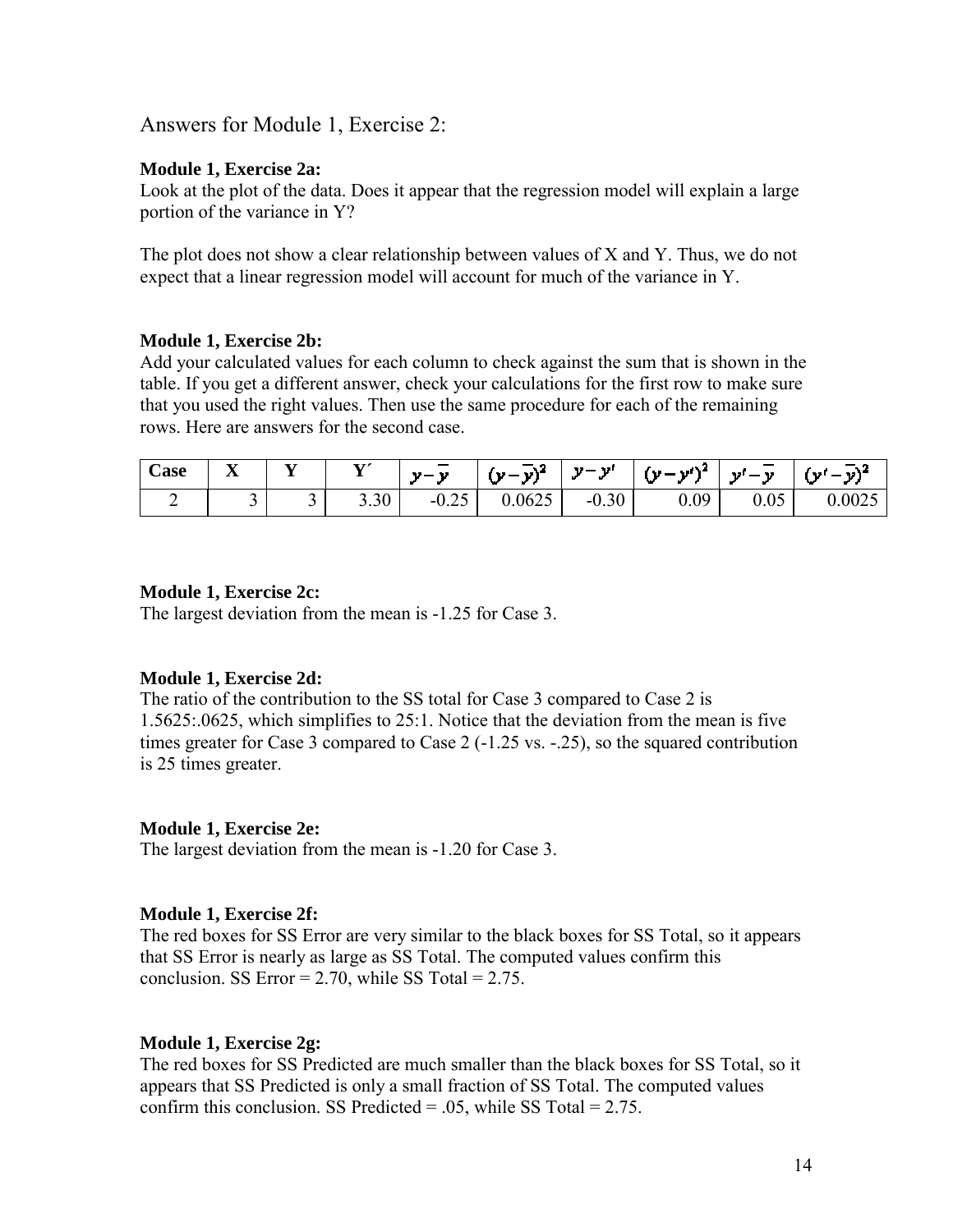#### **Module 1, Exercise 2h:**

SS Total =  $2.75$ SS Predicted  $= .05$ SS Error  $= 2.70$  $SS Total = SS Predicted + SS Error$  $2.75 = 0.05 + 2.70$ 

# **Module 1, Exercise 2i:**

[SS Predicted / SS Total] =  $[.05]/2.75$ ] = .018

Go to Module #2. Be sure to following the link at the bottom of the applet screen.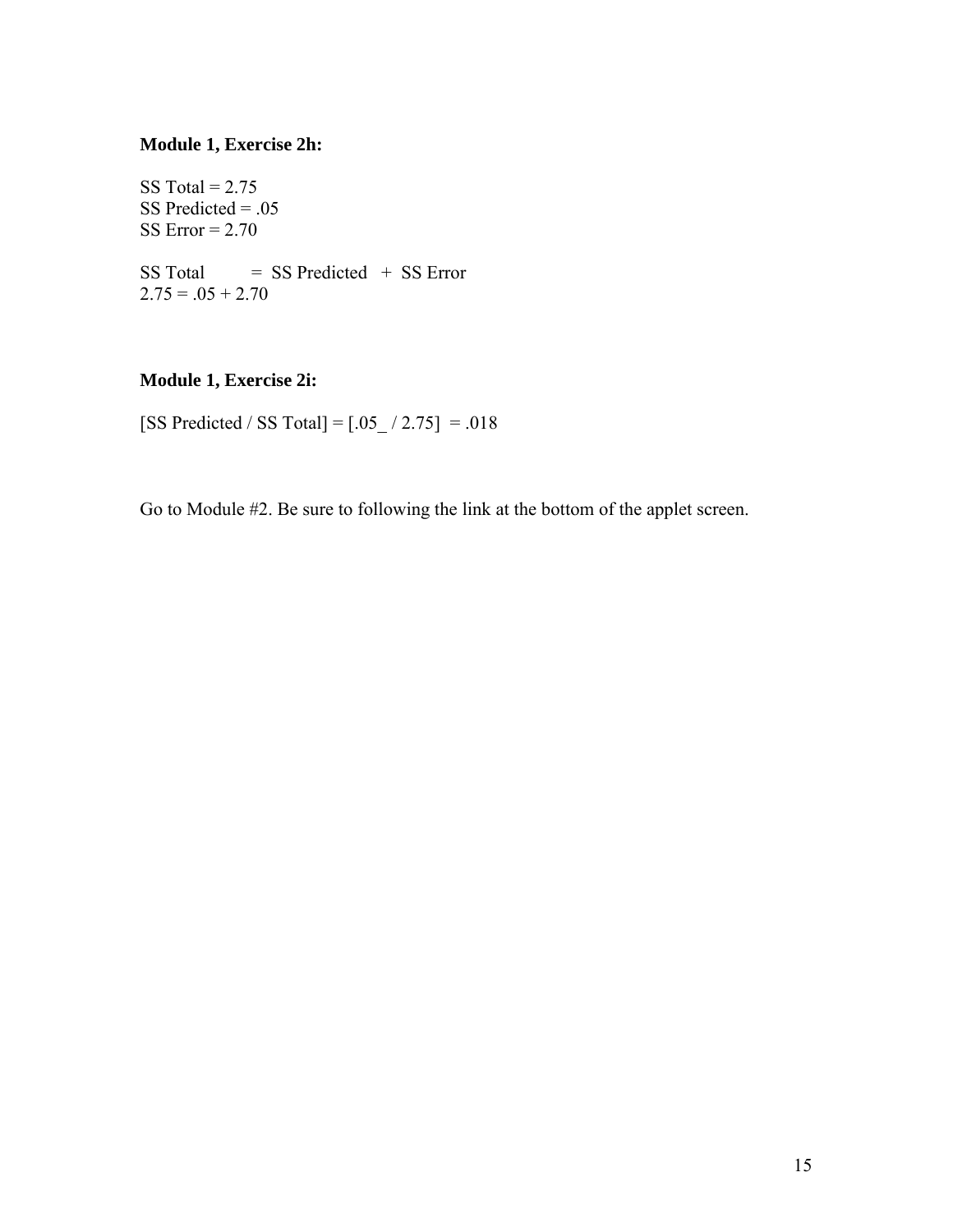#### **Module #2, Interactive Exercise #1**

For this section you will create relationships. Remember that the statistical tests provided by regression analyses are valid only when relationships are linear. Be sure that all relationships you create follow a straight-line pattern. For this section, we do not provide answers.

**For this problem, distribute the data points so that you have a correlation of about +.90. (Place the curson over a point, hold the left mouse button, and slide the point to a desired location.)** After getting the correct correlation (or close to the correct value) *place a check mark in the box titled Show mean of Y*. (Note: Y is the dependent variable).

- a. What does the plot of scores look like? Answer in terms of general pattern of the scores (Are the points all close to a line? Is there a positive or a negative relationship? Is the relationship strong or weak?).
- b. Do the points deviate a lot from the mean on Y? (Check 'Show SS total' to see the deviations, and check 'Show Error as Squares' to see how much the deviation of each data point from the mean contributes to SS Total.)
- c. Record the numeric value for SS total here  $($ The SS values are shown in the applet.)
- d. Now place a check mark in the box titled Show Regression Line. Do your points seem to deviate a lot from the regression line? (Remove the check from the 'Show SS total' box and check 'Show SS error' to see deviations of observed points from the regression line, shown in red.).
- e. Explain what SS error means. What would the plot look like if SS error was even smaller?

f. Record the numeric value for SS error here \_\_\_\_\_\_\_\_\_\_\_\_\_\_\_\_\_\_\_\_\_\_\_\_.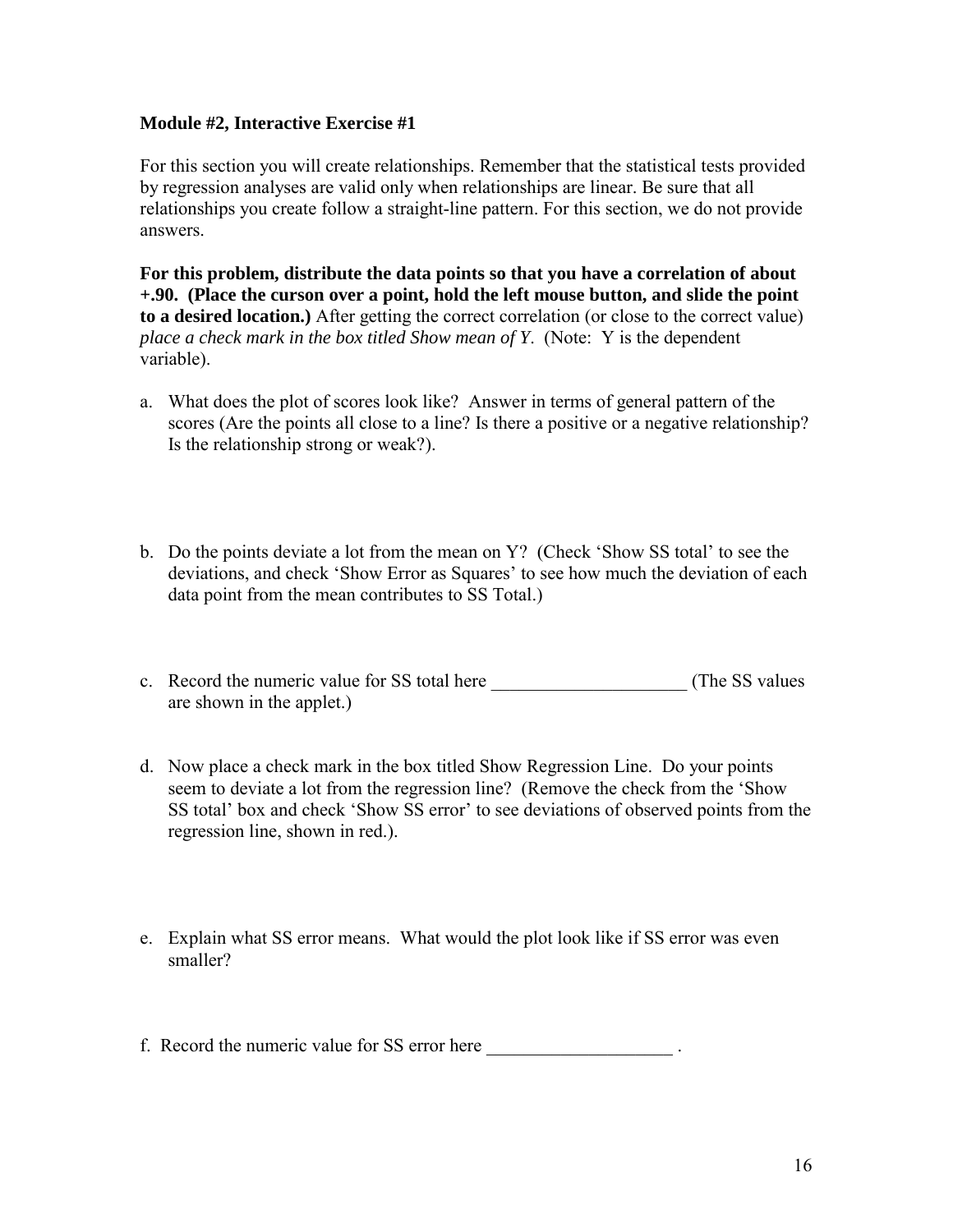g. Now *click the box marked Show SS predicted and remove the check from the box Show SS error*. The blue lines that appear represent the difference between the mean and predicted scores. How are these scores distributed? Do the predicted scores deviate a lot from the mean?

h. Record the correct numeric value for SS Predicted here \_\_\_\_\_\_\_\_\_\_\_\_\_\_\_\_\_\_\_\_\_\_.

i. If you were predicting y (y – prime) from  $X = 10$ ? Would you expect this to be an accurate prediction? Why or why not?

j. Calculate r squared from your SS values. r squared = [SS predicted/ SS total] = \_\_\_\_\_/ \_\_\_\_\_\_\_\_ = \_\_\_\_\_\_\_\_\_\_. Check:  $r = \underline{\qquad}$ ; r squared =

Follow the link at the bottom of the applet that to Go to Module #2, Interactive Exercise [#2](http://humboldt.edu/~cla18/regtutor/reg interactive2.htm)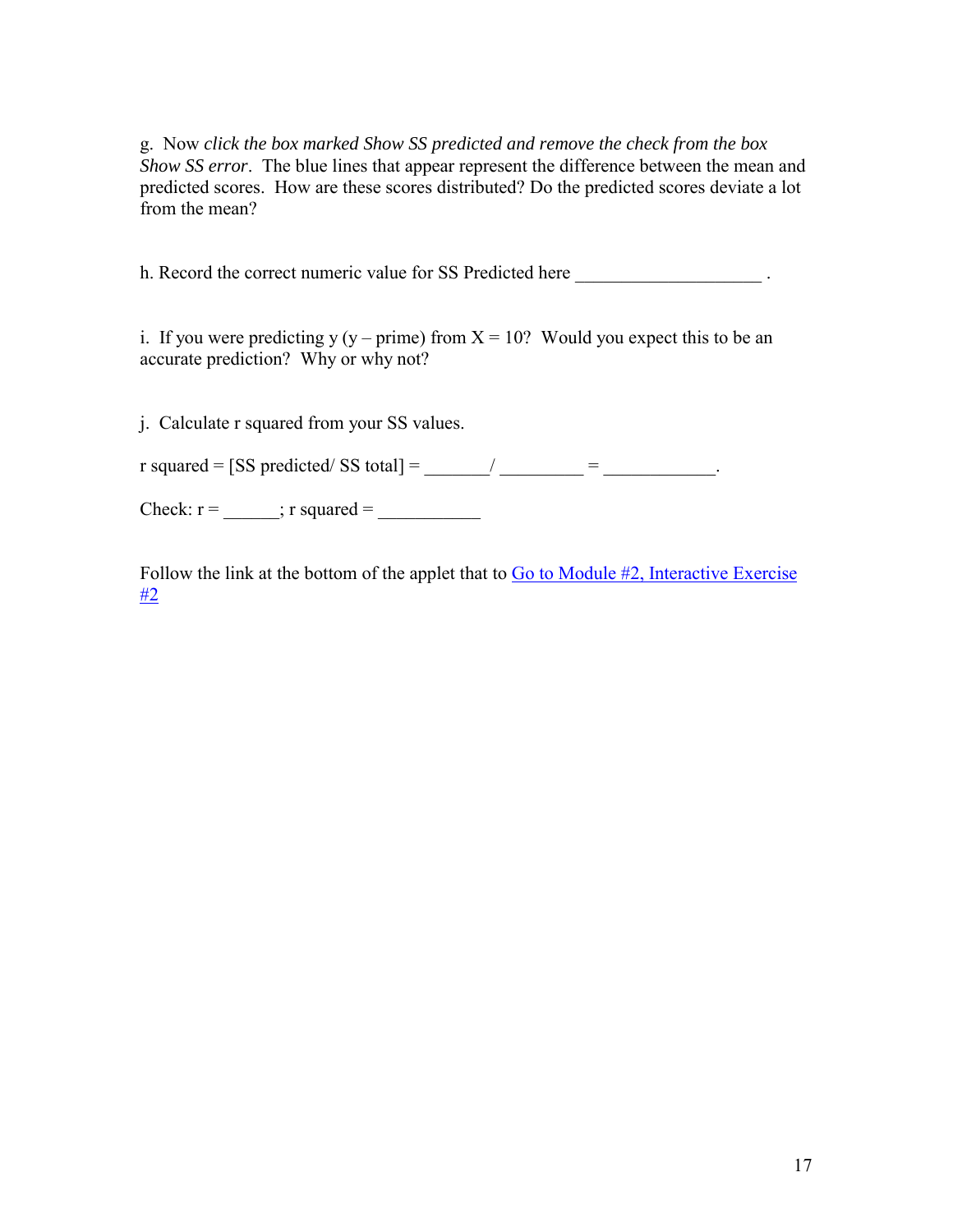# **Module #2, Interactive Exercise #2**

# **Distribute the data points so that you have a correlation of about +.30.**

Move the points around until you have a correlation of about .30. Note: this example works better if you move several of the points a little rather than just moving one to an extreme value on the distribution. After getting the correct correlation (or close to the correct value) *place a check mark in the box titled Show mean of Y*. (Note: Y is the dependent variable).

- a. What does the distribution of scores look like now, how does this compare to the data in the previous problem  $(r = .90)$ ?
- b. Do the points deviate a lot from the mean on Y? (Check 'Show SS total' to see the deviations, and check 'Show Error as Squares' to see how much the deviation of each data point from the mean contributes to SS Total.)
- c. Record the numeric value for SS total here \_\_\_\_\_\_\_\_\_\_\_\_\_\_\_\_\_\_\_\_\_ (The SS values are shown in the applet.)
- d. Now *place a check mark in the box titled Show Regression Line*. Do your points seem to deviate a lot from the regression line? (Remove the check from the 'Show SS total' box and check 'Show SS error' to see deviations of observed points from the regression line, shown in red.).

e. Record the SS error here

f. Compare the error results to the results from the previous problem  $(r = .90)$ . How do these compare? Compare proportion of error variance for each by taking the  $SS<sub>error</sub>$  $SS_{\text{total}}$ .

g. Now *click the box marked Show SS predicted and remove the check from the box Show SS error*. The blue lines that appear represent the difference between the mean and predicted scores. How are these scores distributed? Do the predicted scores deviate a lot from the mean?

h. Record the correct numeric value for SS Predicted here  $\blacksquare$ 

i. How does the difference between predicted scores and the mean differ from the previous problem  $(r = .90)$ ? Focus on the proportion of predicted out of total (SS<sub>Predicted</sub> /  $SS<sub>total</sub>$ ) rather than the SS value itself.

j. Why is the distribution of predicted vs. mean scores so different between the situations where  $r = .90$  versus  $r = .30$ ?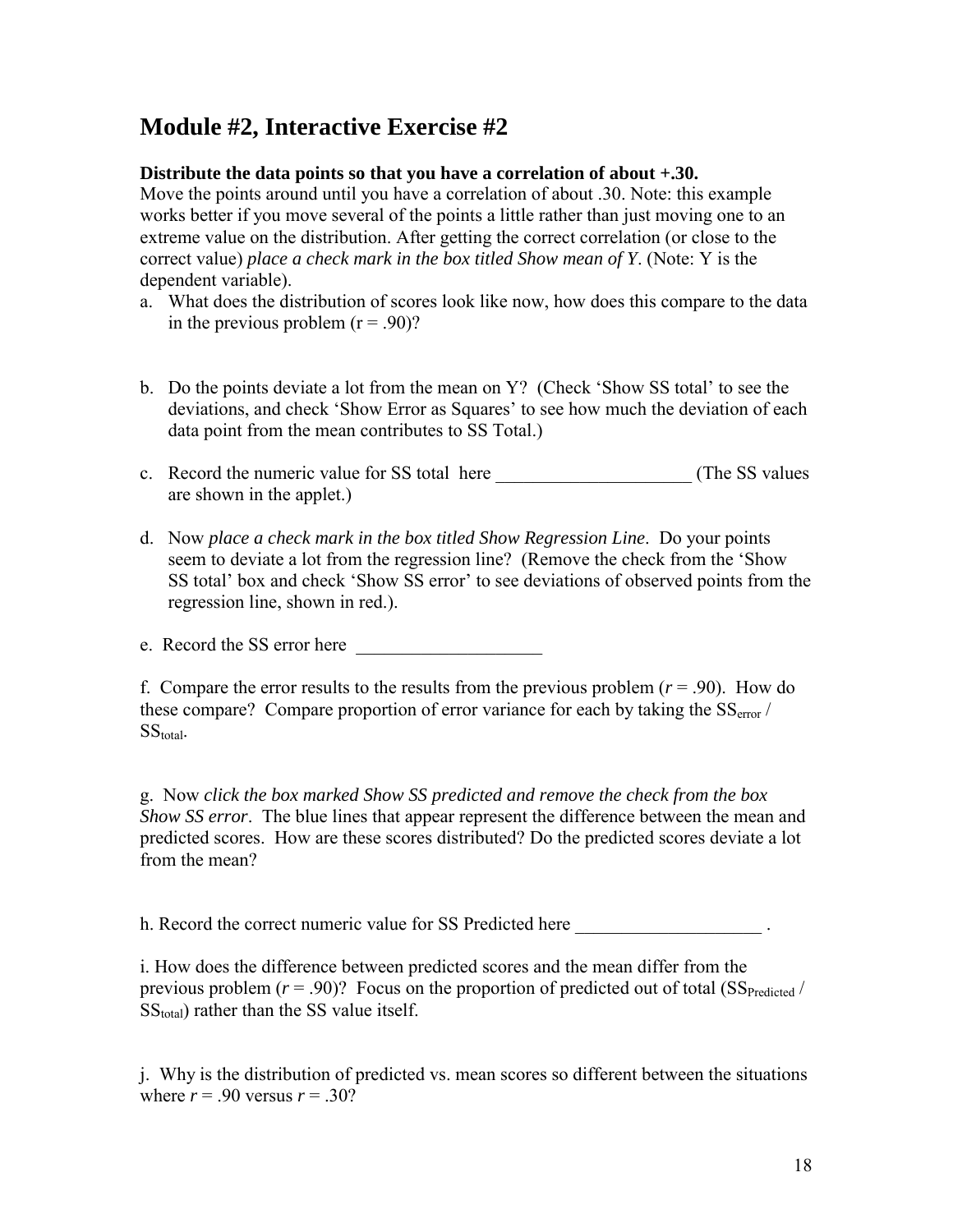Follow the link at the bottom of the applet that to [Go to Module #2, Interactive Exercise](http://humboldt.edu/~cla18/regtutor/reg interactive2.htm)  [#](http://humboldt.edu/~cla18/regtutor/reg interactive2.htm)3

# **Module #2, Interactive Exercise #3**

**Now, move the data points so that you have a correlation of about .00.** After getting the correct correlation (or close to the correct value) *place a check mark in the box titled Show mean of Y*. (Note: Y is the dependent variable).

a. What does the distribution of scores look like? Compare to  $r = .90$  and  $r = .30$ .

b. Record the numeric value for SS total here \_\_\_\_\_\_\_\_\_\_\_\_\_\_\_\_\_\_\_\_\_ (The SS values are shown in the applet.)

c. Now *place a check mark in the box titled Show Regression Line*. Do your points seem to deviate a lot from the regression line? (Remove the check from the 'Show SS total' box and check 'Show SS error' to see deviations of observed points from the regression line, shown in red.).

d. Record the SS error here

e. Compare the error results to the results from the previous problems  $(r = .30$  and  $r = .10$ .90). How do these compare? Compare proportion of error variance for each by taking the  $SS_{error} / SS_{total}$ .

f. Record SS predicted here

g. Compare the predicted variance results to the results from the first problem  $(r = .90)$ . How do these compare? Compare proportion of predicted variance for each by taking the SS<sub>predicted</sub> / SS<sub>total</sub>.

h. If we don't know anything about X for a new case, our best prediction of Y is the mean of Y. Does our regression line provide better predictions of Y?

i. Why, when the correlation is .00, does the predicted score match the mean?

j. Does knowing about the relationship between X and Y help us to predict Y in this case?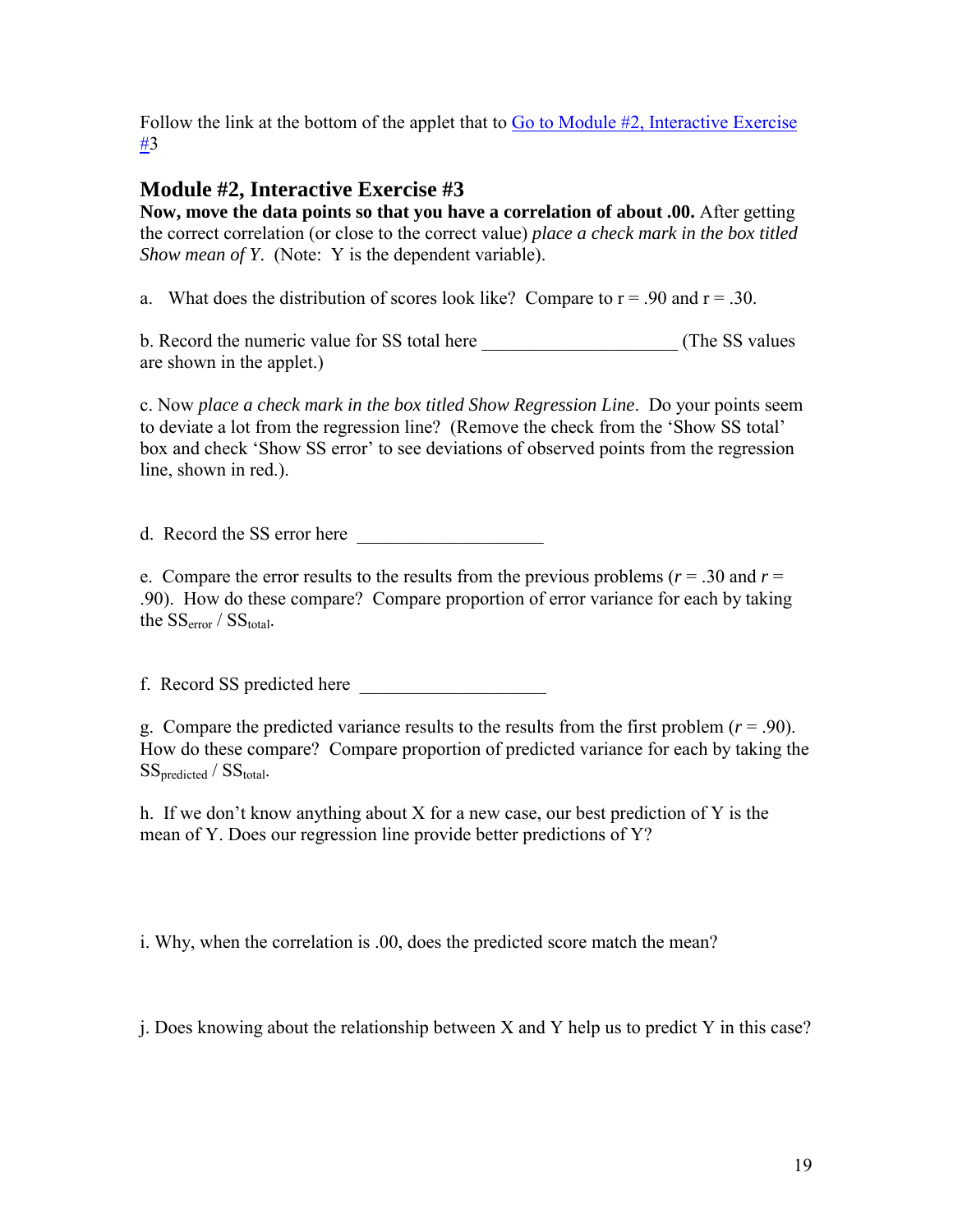## **Module 3. The Impact of Outliers**

This problem is a little different than the others. For this problem, first distribute the data points so that you have a correlation of about +.90.

Imagine that you added an extreme point to the upper left-hand corner (don't actually add the point yet). How do you think this would change your correlation?

Would you expect the correlation to become larger or smaller?

If you had to guess, what do you think your correlation value would be after the addition of this single point?

Now add a point to the upper left-hand corner (to add a point, double click the spot where you want to add the point). This new point will represent a single point that deviates from your strong pattern of correlations.

What is your new correlation?

Does this differ from your expectation? How? Comment on the impact of the addition of an extreme score. (It may be interesting to look at the squares for errors – Check "Show SS error" and "Show Error as squares.")

Imagine that you had a set of scores where one value was incorrectly entered (e.g.,  $X =$ 100 entered when x was actually 10). How might this type of error impact your results?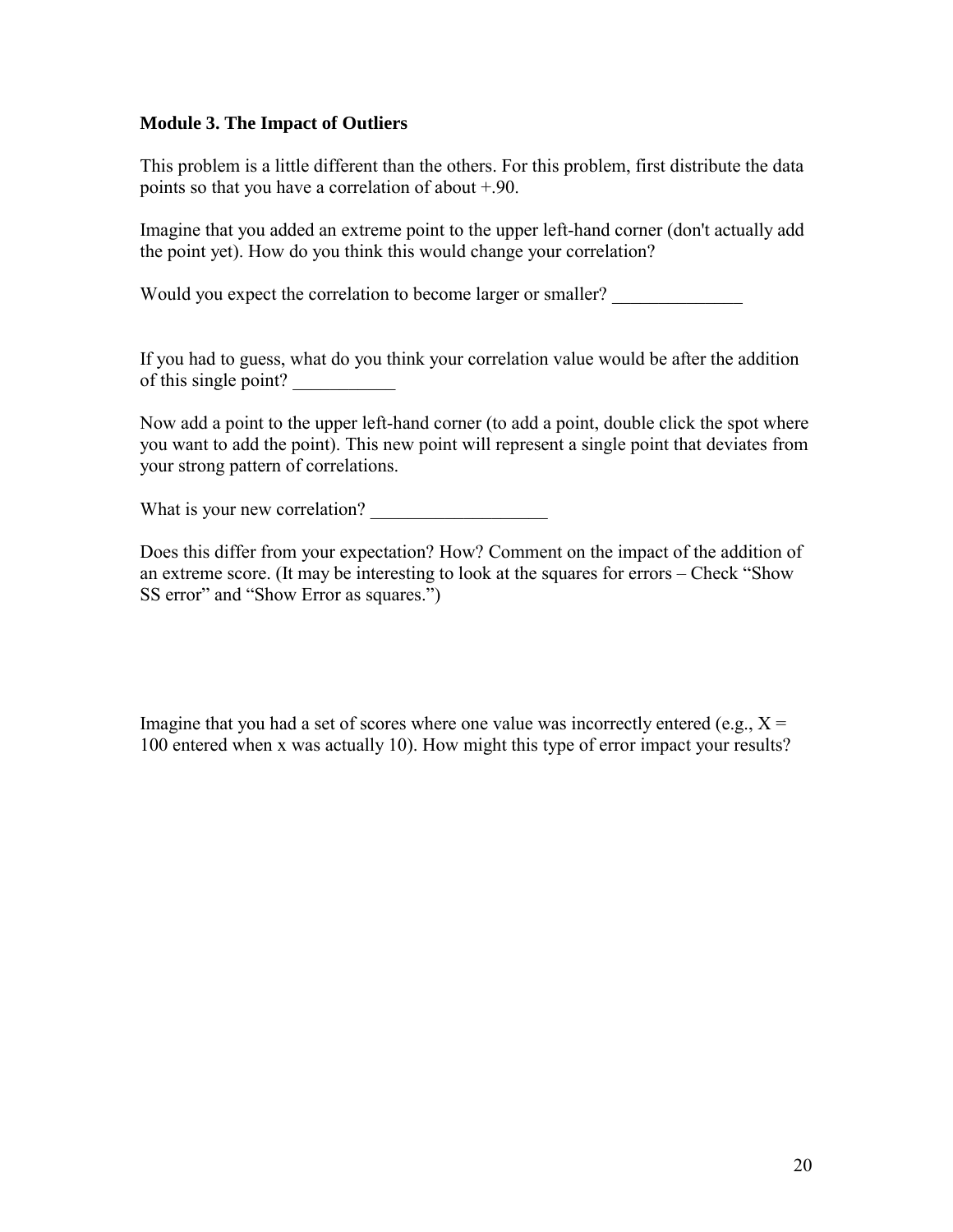#### **Regression Tutorial Follow-Up Questions:**

1. A misguided friend says, "I took statistics. My book said that for a normal distribution of scores, the mean is the same value as the mode. Since the mode is the most common score, wouldn't our 'best guess' of the value of our DV be the mean (or the mode)? Why can't we just use the mean as our predicted value for y? See, you don't need any of this silly regression stuff." How would you respond to this?

2. For a class project, your statistics professor provides you with data from his previous classes on final grade percentage and number of classes sessions missed. You calculate a correlation between the two variables and find  $r = -.85$ . Those people who miss class tend to do poorly in the class.

Next, your misguided friend from problem #1 presents some data. His analysis is on class grades and the number of psychology courses that the student has previously taken. He finds a correlation of  $r = +.10$ . Not only does your friend conclude that it is a good idea to take a lot of psychology classes before you take statistics but that attendance is much less important than prior experience with psychology. His argument goes like this: "My correlation is  $+10$ , that is a lot bigger than -.85. The smallest correlation is  $-1.0$  and your correlation is pretty close to that!"

Again, enlighten your friend as to the error(s) in his thinking.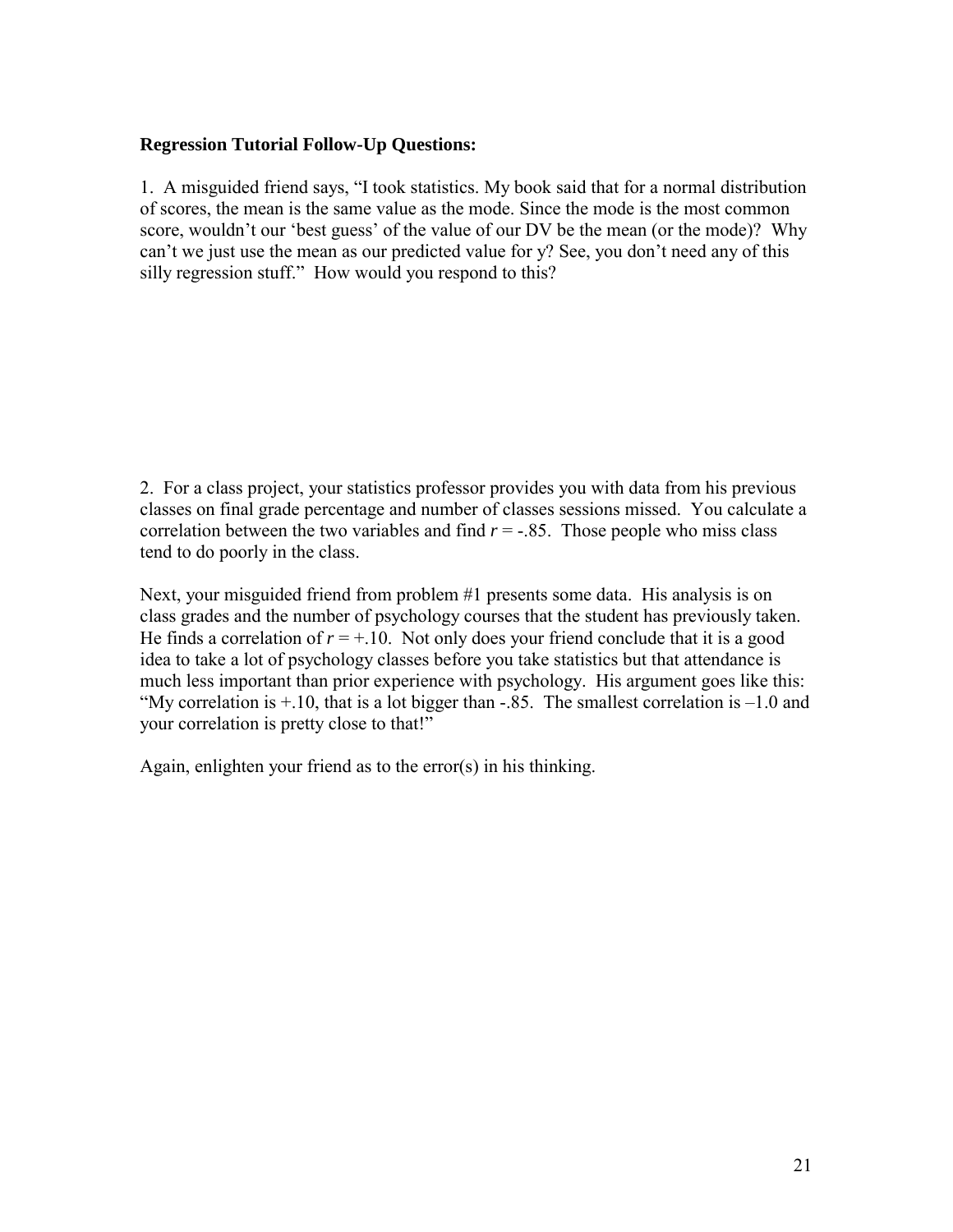3. You performed a statistical analysis and found with 25 pairs of scores the correlation between two variables was +.25. In examining a scatterplot of this relationship you find that most of the pairs of scores exhibit a strong positive relationship. One score however follows a different pattern than the others. You verify the accuracy of the score and find that it is not the result of a data entry error. You delete the pair and the correlation between the variables rises to +.82.

- a. How would you interpret the first correlation value (.25)?
- b. How would you interpret the second correlation value (.82)?
- c. Comment on the deletion of the single outlying score is it appropriate to delete this score? Why or why not?

d. Suggest a strategy for handling outlying scores such as this.

e. Suggest a strategy for reporting the results of the tests above (i.e., What value should you report?).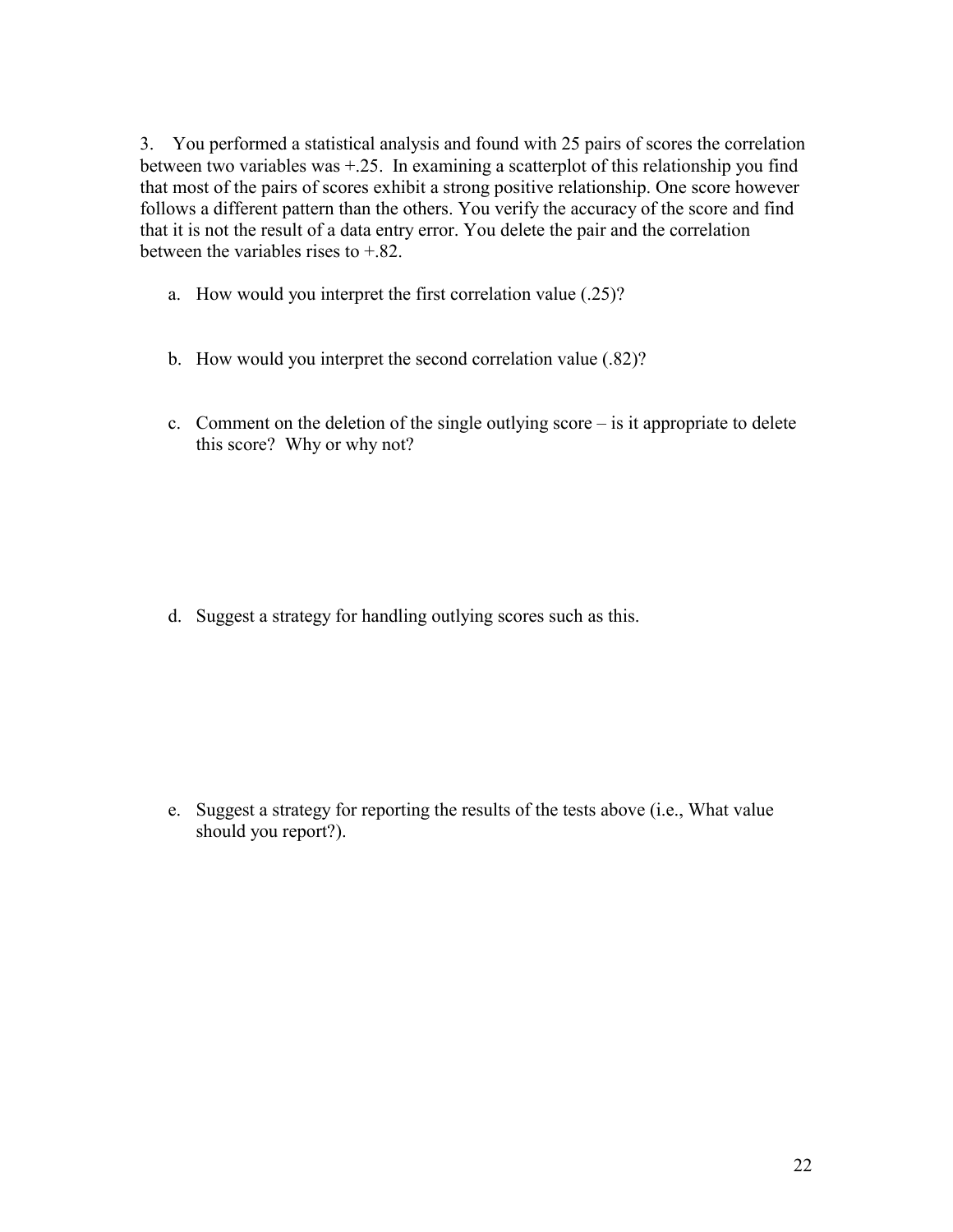Answers for Module 1, Exercise 1 and 2:

#### **Module 1, Exercise 1a:**

The correlation (r) is .837, the slope of the line (b) is .700, and the Intercept (a) is 2.200, taken from the right panel in the applet for Regression Module 1, Exercise 1.

## **Module 1, Exercise 1b:**

4.3, 5.7, and 7.1. Calculation for the last value is  $2.2 + 0.7x7 = 2.2 + 4.9 = 7.1$ .

#### **Module 1, Exercise 1c:**

SS Total  $= 14$ . The squared deviations from the mean for the four cases are 9, 0, 4, and 1, respectively.

#### **Module 1, Exercise 1d:**

The largest deviation from the mean is -3, for Case 1.

#### **Module 1, Exercise 1e:**

The contribution of the second case to SS Total is zero, because the Y value of 5 is exactly equal to the mean.

#### **Module 1, Exercise 1f:**

SS Total  $= 14$ . You can find this as the sum of the last column in your table, and this value is also shown in the applet in the SS column in the Analysis of Variance section.

#### **Module 1, Exercise 1g:**

SS Total is the sum of the squared deviations of Y scores from the mean of Y. If SS Total was much smaller, then all of the Y values must be close to the mean. SS Total could be much larger for several reasons: many of the Y values could be somewhat farther from the mean, a few values, or even one value, could be very far from the mean, or we could simply have many more Y values. Note that a single Y value that differed from the mean by 10 points would contribute 100 to SS Total.

There is a close relationship between SS Total and variance. An estimate of the population variance taken from a sample is calculated at the sum of the squared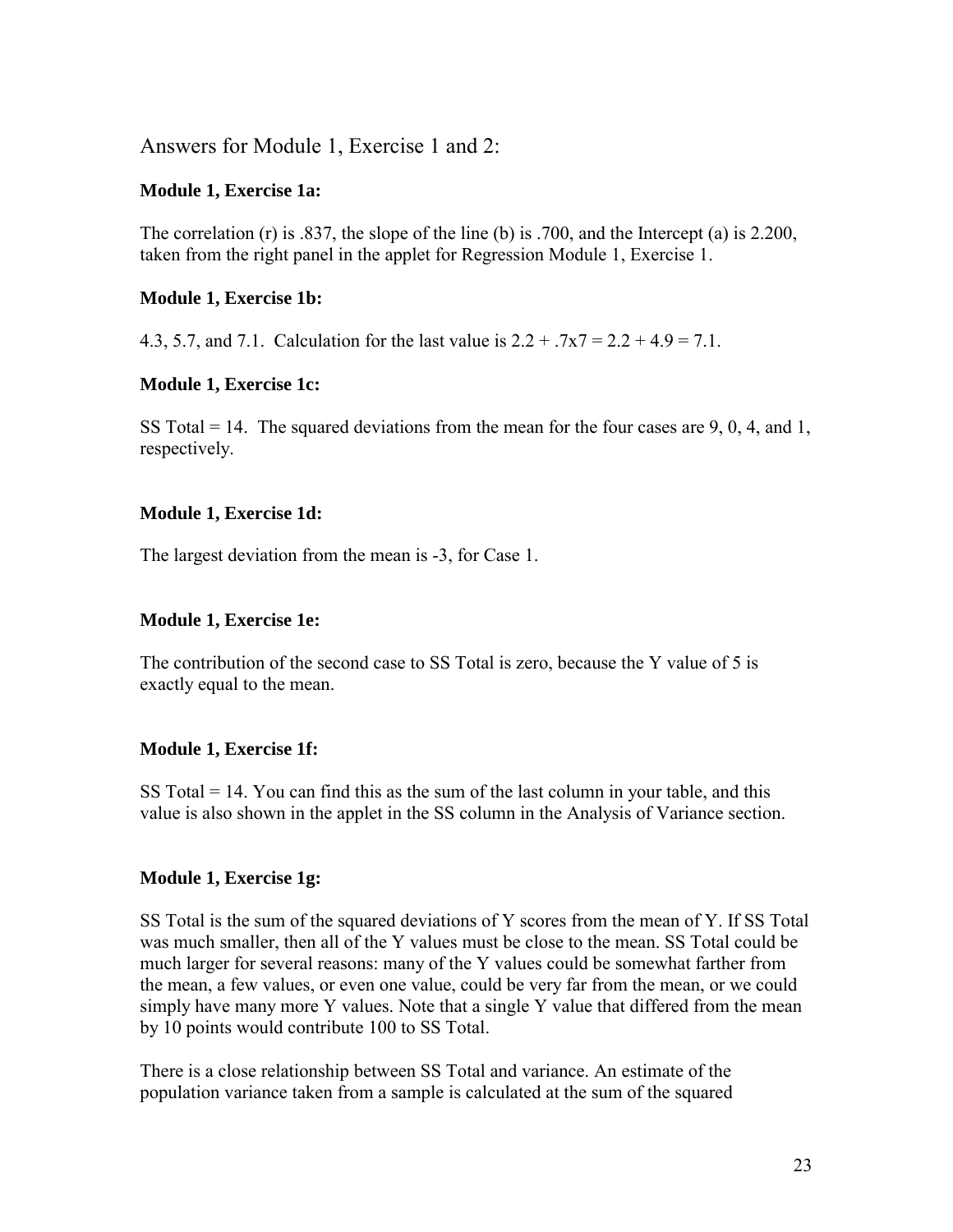deviations from the mean divided by the degrees of freedom, which is  $(SS Total) / (n-1)$ for a single sample. In our example, this is  $14/3 = 4.667$ . The standard deviation is the square root of variance  $= 2.16$ , the value shown in the applet as the std dev for the DV.

#### **Module 1, Exercise 1h:**

For the second case,  $Y' = 4.3$ ,  $Y-Y' = (5-4.3) = .7$ , and  $(Y - Y')2 = .49$ . For the third case,  $Y' = 5.7$ ,  $(Y-Y')=(7-5.7) = 1.3$ , and  $(Y-Y')=1.69$ .

# **Module 1, Exercise 1i:**

The largest deviation is for Case  $\frac{3}{2}$ , and the size of the deviation is  $\frac{1.3}{2}$ .

The smallest deviation is for Case  $\quad 2 \quad$ , and the size of the deviation is  $\quad 7 \quad$ .

#### **Module 1, Exercise 1j:**

The calculated value for the Sum of Squares Error = SS Error = 4.200.

#### **Module 1, Exercise 1k:**

SS Error is the sum of the squared deviations of observed scores from the predicted scores. If SS Error is very small, every observed score is close to the predicted score, so the plot of every observed score is close to the regression line.

If SS Error is much smaller than SS Total, then the sum of deviations around the regression line is much smaller than the sum of deviations around the mean. Thus, the regression equation gives much more accurate predictions of scores than simply using the mean as the prediction for all scores. The plot would show a strong linear relationship between X and Y.

If SS Error is about the same size as SS Total, then the regression equation has not improved our prediction of Y scores. The regression line would be close to horizontal at the mean. The plot would not show any indication of a linear relationship between X and Y.

# **Module 1, Exercise 1L:**

For the second case, the predicted score is 4.3, which is .7 below the mean of 5.0, so the squared deviation of the predicted score from the mean is .49. For the third case, the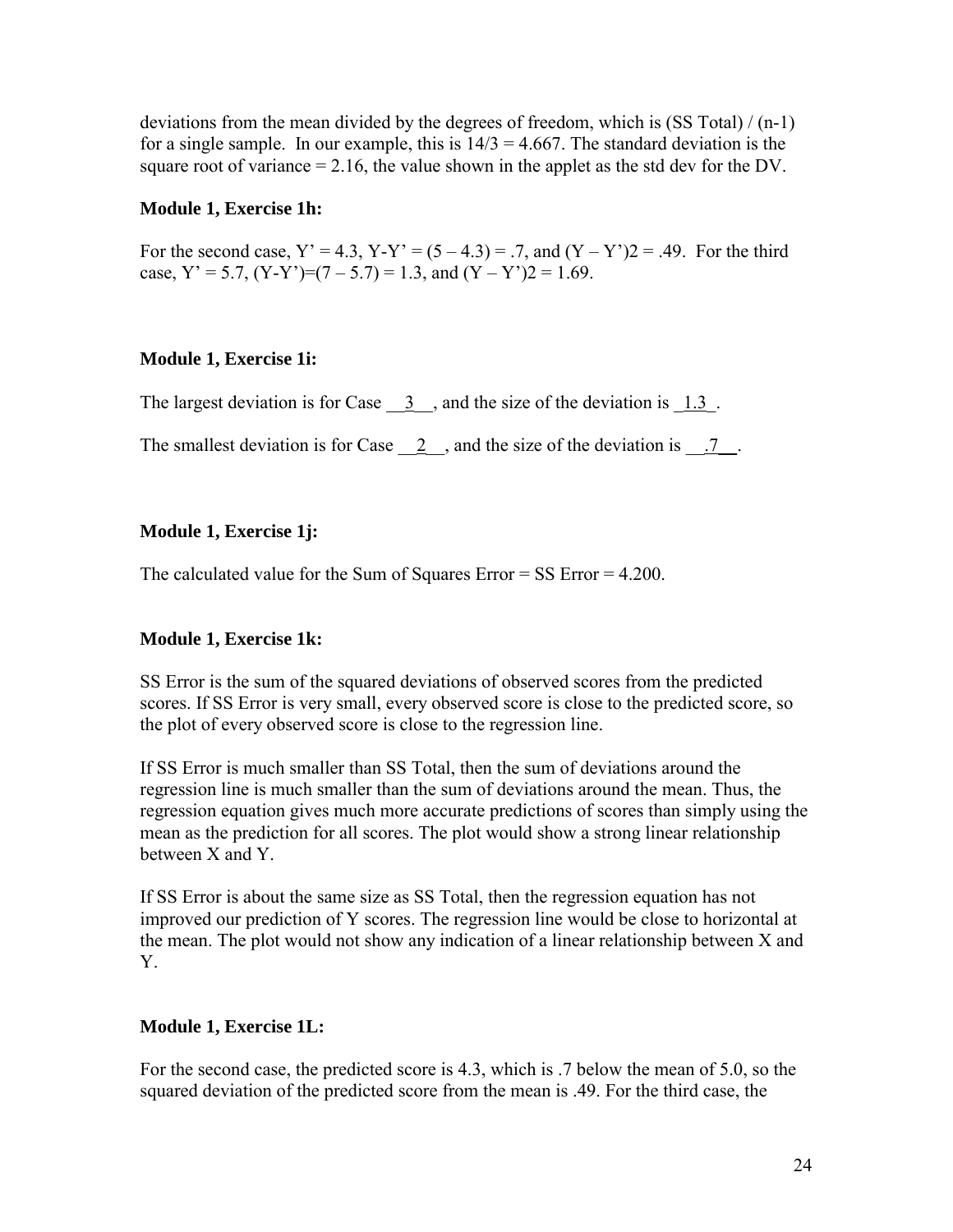deviation is  $\pm$ .7, and for the fourth case the deviation is  $\pm$ 2.1. The sum of the squared deviations is 9.80.

## **Module 1, Exercise 1m:**

Yes, it appears that X is useful in predicting Y in our plot. The blue lines, which indicate predictive ability, are substantial. They are relatively long, compared to the red lines we observed for error deviations, and the blue squares are relatively large compared to the red squares. Thus, it appears that the SS Predicted is substantial.

# **Module 1, Exercise 1n:**

The Sum of Squares Predicted from the Analysis of Variance table in the applet is 9.800, which is also the sum of the last column in the table in part L.

#### **Module 1, Exercise 1o:**

SS Predicted is the sum of the squared deviations of predicted scores from the mean. If the regression model is not at all useful, then the predicted score will be the mean for each case, and SS Predicted will be zero. If the regression model is only slightly helpful, then the predicted scores will be only slightly different from the mean, and SS Predicted will be small relative to SS Total. This plot would show virtually no linear relationship between X and Y, and the regression line would be close to the horizontal line for the mean of Y.

If there is a strong linear relationship in the data, SS Predicted is large relative to SS Error, and the observed data fall close to the regression line.

# **Module 1, Exercise 1p:**

[SS Predicted / SS Total] = 9.800 / 14.000 = .700.

The applet reports  $r = .837$  and r squared = .700.

This sample data shows a strong linear relationship, as measured by  $r=837$ . The plot shows this strong positive relationship, with larger values of X generally associated with larger values of Y. In this sample, 70% of the variance in Y can be explained by the linear relationship with X.

We should note that this is an extremely small sample, and that we would not be able to generalize to the relationship in a population of X and Y values, even if there four cases are a random sample from that population.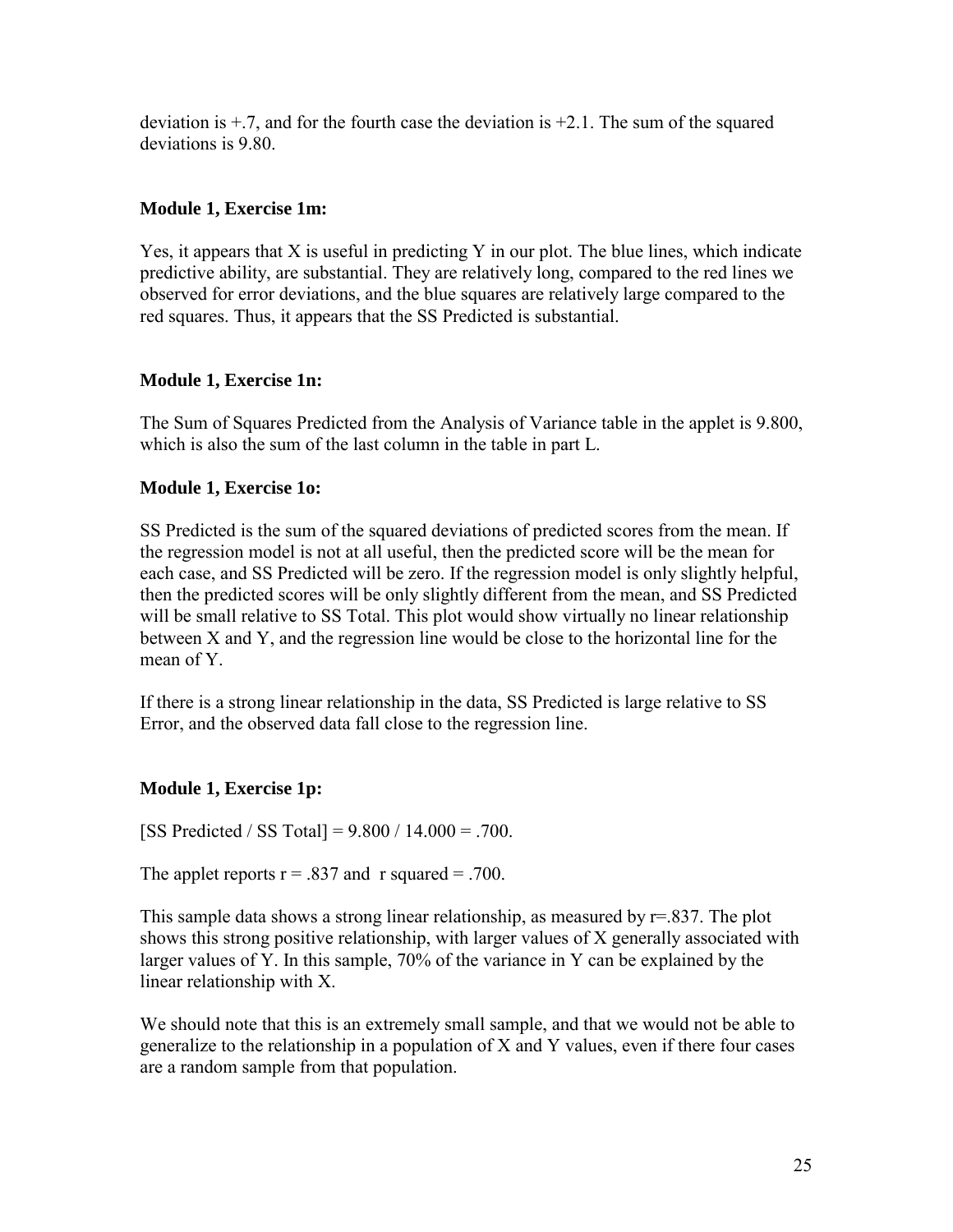Answers for Module 1, Exercise 2:

#### **Module 1, Exercise 2a:**

Look at the plot of the data. Does it appear that the regression model will explain a large portion of the variance in Y?

The plot does not show a clear relationship between values of X and Y. Thus, we do not expect that a linear regression model will account for much of the variance in Y.

#### **Module 1, Exercise 2b:**

Add your calculated values for each column to check against the sum that is shown in the table. If you get a different answer, check your calculations for the first row to make sure that you used the right values. Then use the same procedure for each of the remaining rows. Here are answers for the second case.

| $\sim$<br>$\cosh$ | $-$<br>ᆇ | - - | $\mathbf{v}$<br><b>.</b> | $\sim$<br>$\mathbf{v} = \mathbf{v}$ | $-1$<br>- v)*<br>' '' - | $\mathbf{v}$<br>- a st | $\mathbf{u} = \mathbf{v}^{N^2}$ | <b>The Contract of Street</b><br>- an I<br><b>1999</b><br>$\overline{\phantom{a}}$ | 's I   |
|-------------------|----------|-----|--------------------------|-------------------------------------|-------------------------|------------------------|---------------------------------|------------------------------------------------------------------------------------|--------|
|                   | ້        | ້   | 3.30                     | $\sim$ $\sim$<br>$-0.25$            | 0.0625                  | $-0.30$                | 0.09                            | 0.05                                                                               | 0.0025 |

#### **Module 1, Exercise 2c:**

The largest deviation from the mean is -1.25 for Case 3.

#### **Module 1, Exercise 2d:**

The ratio of the contribution to the SS total for Case 3 compared to Case 2 is 1.5625:.0625, which simplifies to 25:1. Notice that the deviation from the mean is five times greater for Case 3 compared to Case 2 (-1.25 vs. -.25), so the squared contribution is 25 times greater.

#### **Module 1, Exercise 2e:**

The largest deviation from the mean is -1.20 for Case 3.

#### **Module 1, Exercise 2f:**

The red boxes for SS Error are very similar to the black boxes for SS Total, so it appears that SS Error is nearly as large as SS Total. The computed values confirm this conclusion. SS Error =  $2.70$ , while SS Total =  $2.75$ .

#### **Module 1, Exercise 2g:**

The red boxes for SS Predicted are much smaller than the black boxes for SS Total, so it appears that SS Predicted is only a small fraction of SS Total. The computed values confirm this conclusion. SS Predicted  $= .05$ , while SS Total  $= 2.75$ .